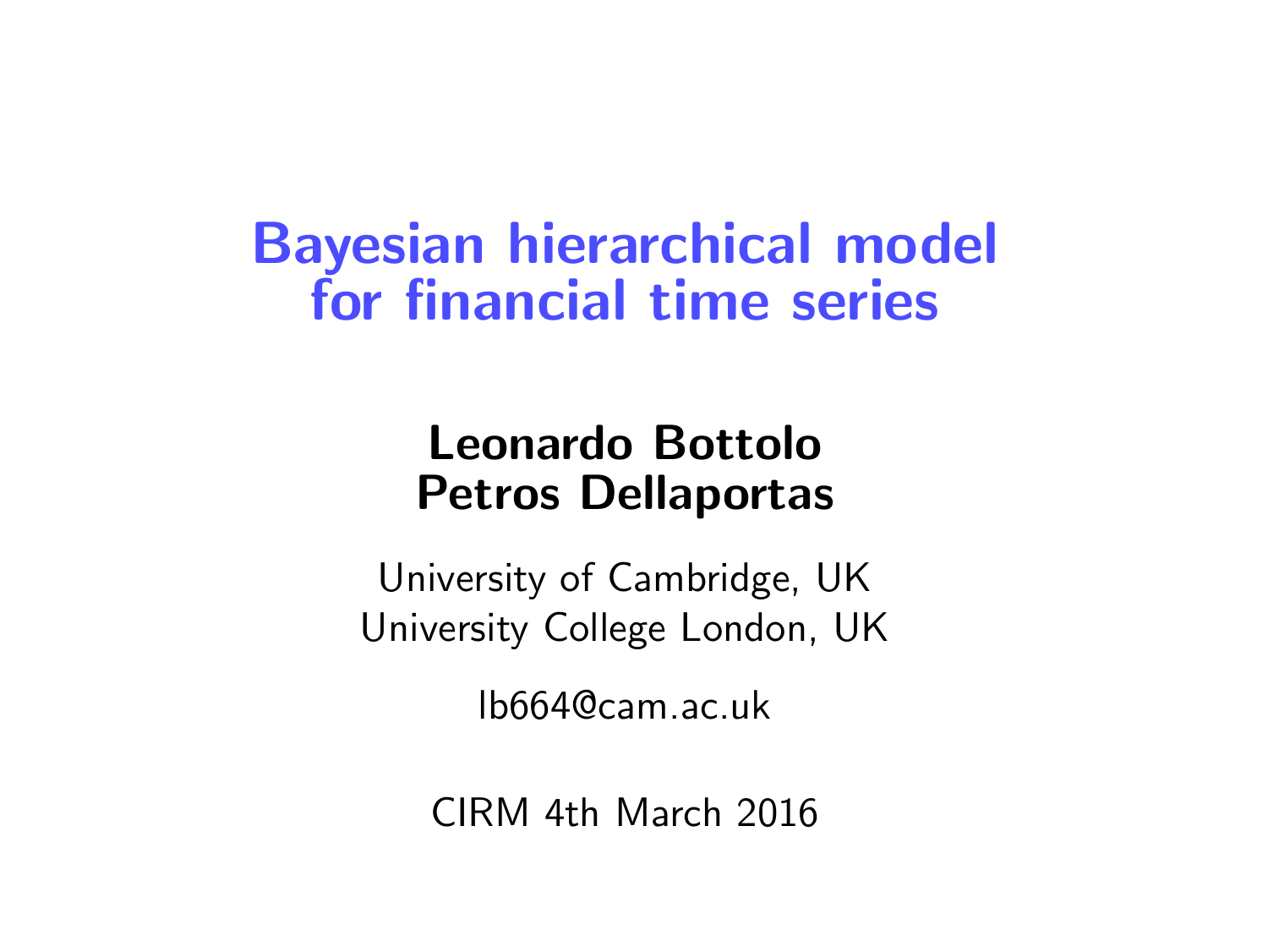## **Outline**

- 1. Background
- 2. Motivating example: prediction in time series
- 3. Modeling multivariate time series
- 4. Computational issues
- 5. Evaluating prediction
- 6. Concluding remarks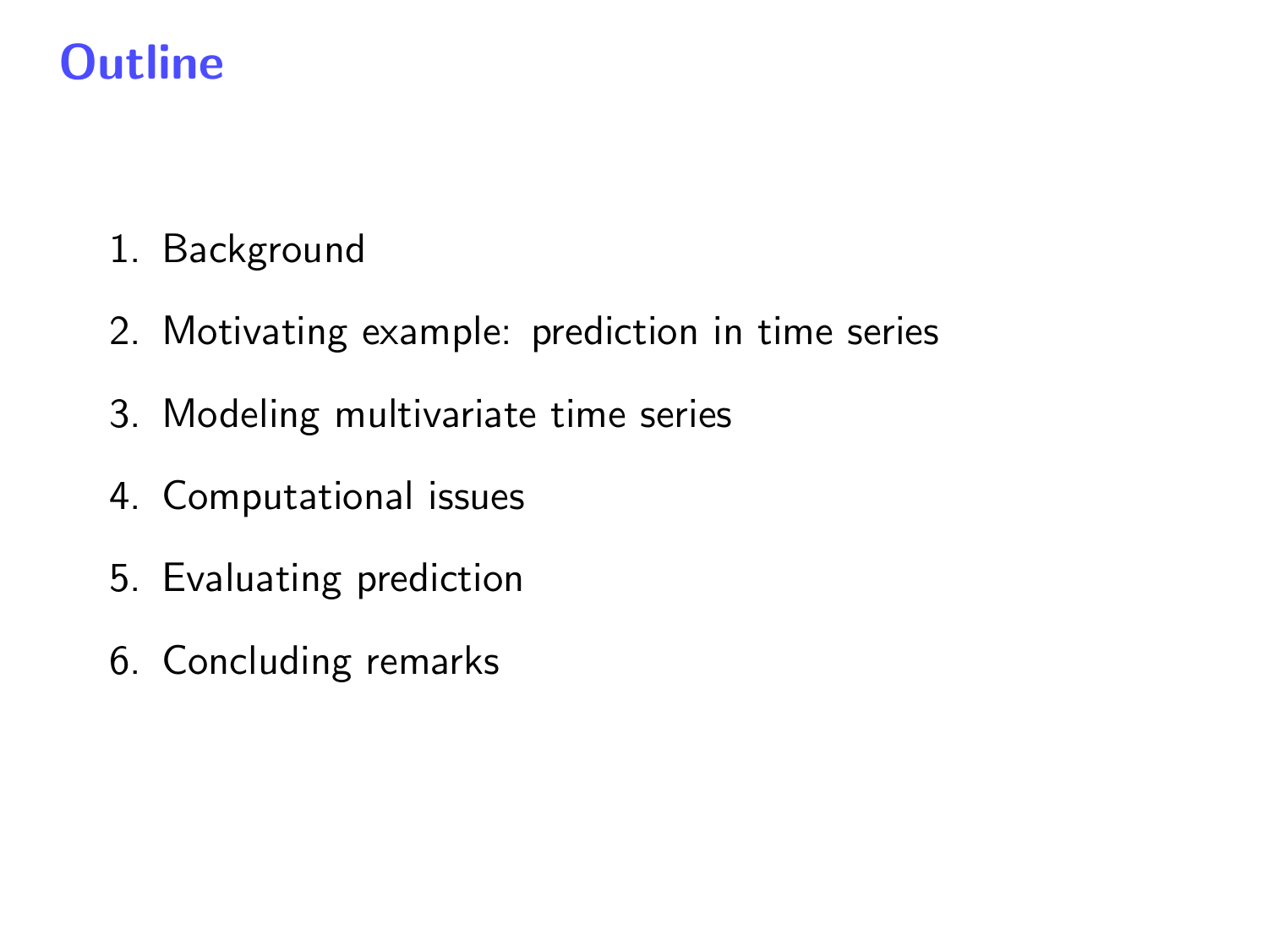### **Background**

- In finance and econometrics, there has been an explosion of papers analyzing returns and volatility by adopting AR-GARCH-type models.
- Of crucial interest is the ability of these models to forecast/ predict returns and volatility at time  $t + 1$  conditional on the available information at time  $t<sub>1</sub>$
- The choice of these models is based on forecasting power rather than the ability to explain the data generation mechanism.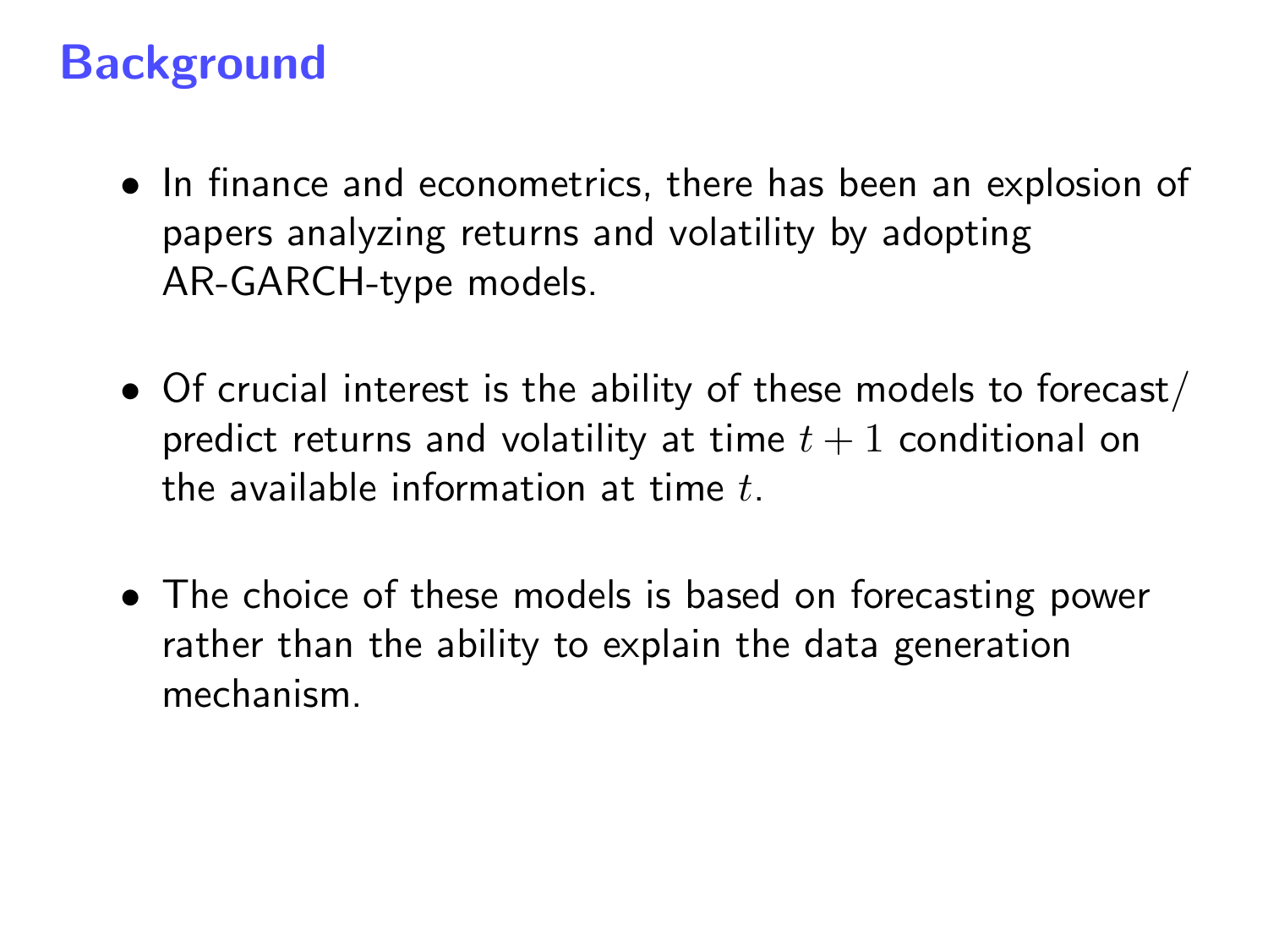# Background (cont'd)

- An important practical question is how the length  $T$  of time series used for the analysis of data (training data set) affects the model forecasting power.
- Larger values of  $T$  provide more robust parameter estimates, smaller  $T$  may be more informative in volatility forecasting.
- In econometrics literature, non-parametric forecasting models are adopted where older points receive smaller weights in the inferential procedure.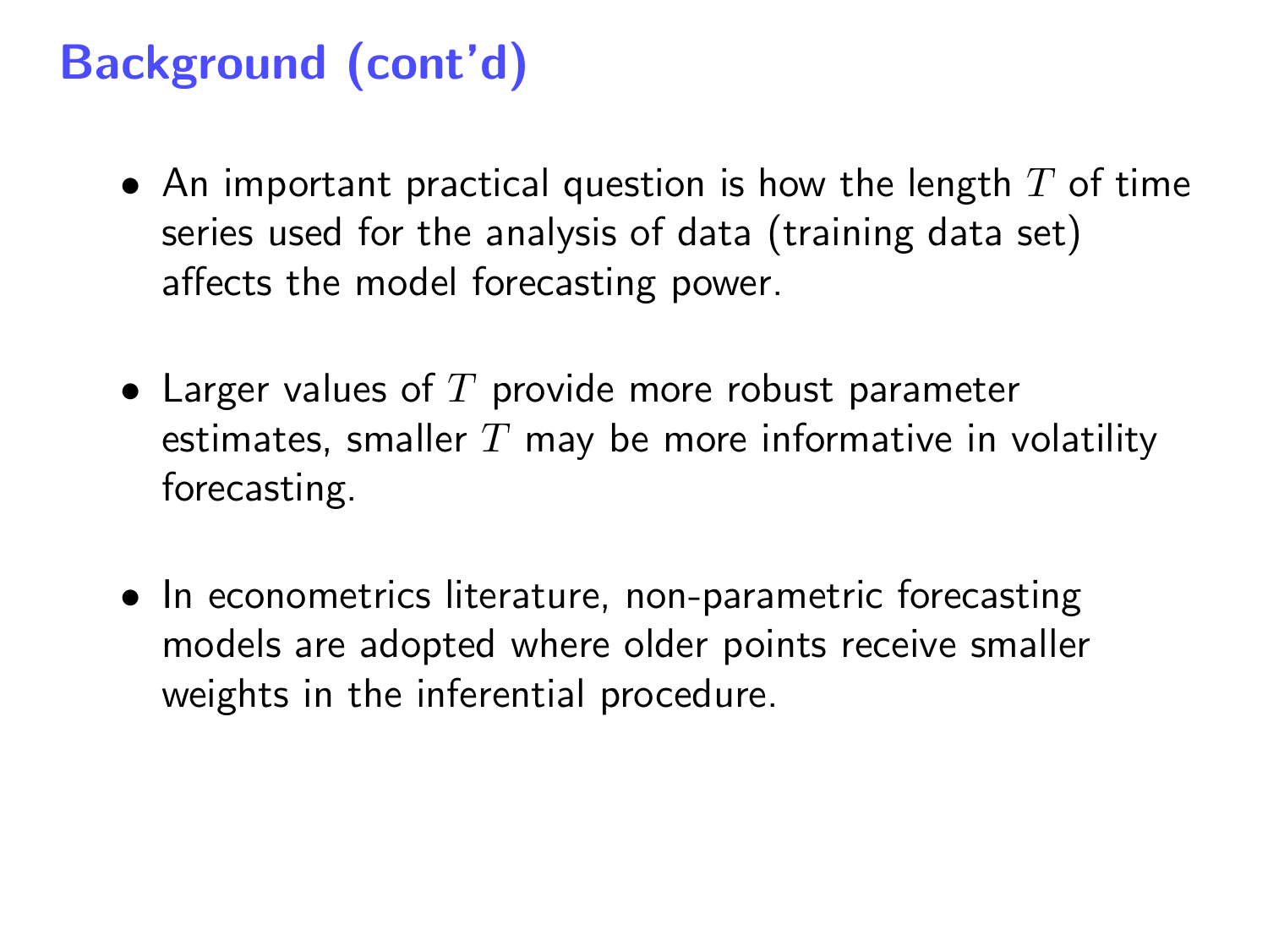#### Motivating example

- Assume that at a particular day  $t$ , the prediction of returns and volatilities of the one hundred stocks of the financial index SP100 in day  $t + 1$  is required.
- Assume that  $AR(1)$ -GARCH $(1,1)$  model which has five parameters is adopted for each stock.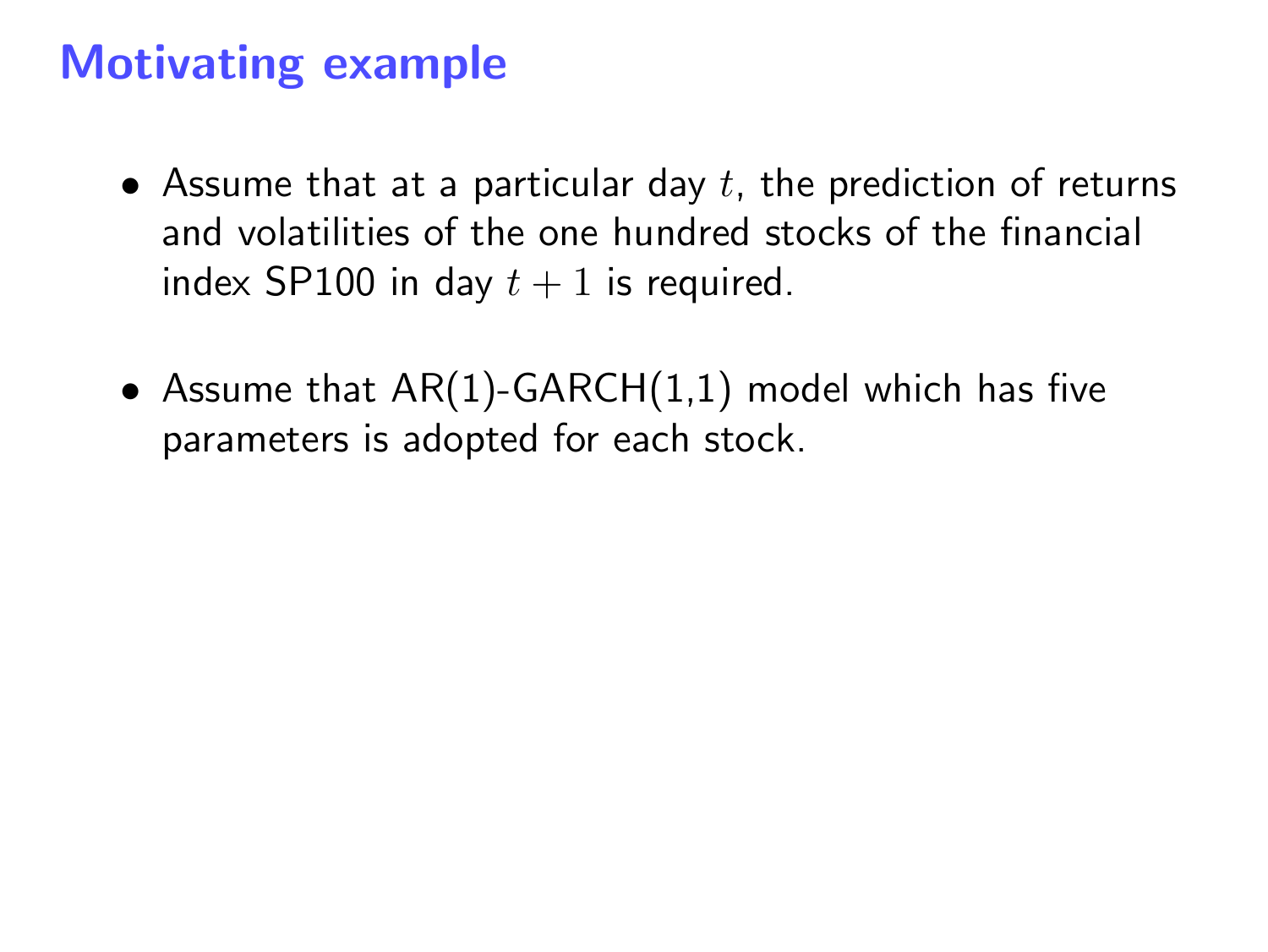### Motivating example (cont'd)

- We use stocks closing price at time  $t + 1$  to test the predictive power of the model for the returns.
- We take as a proxy for the true volatility at day  $t + 1$  the quadratic variation calculated using 5-minutes intra-day returns of day  $t + 1$ .
- We choose as a testing criterion of the model forecasting power to be the mean squared error (MSE) of the model prediction at time  $t + 1$  against the return and quadratic variation at time  $t + 1$ .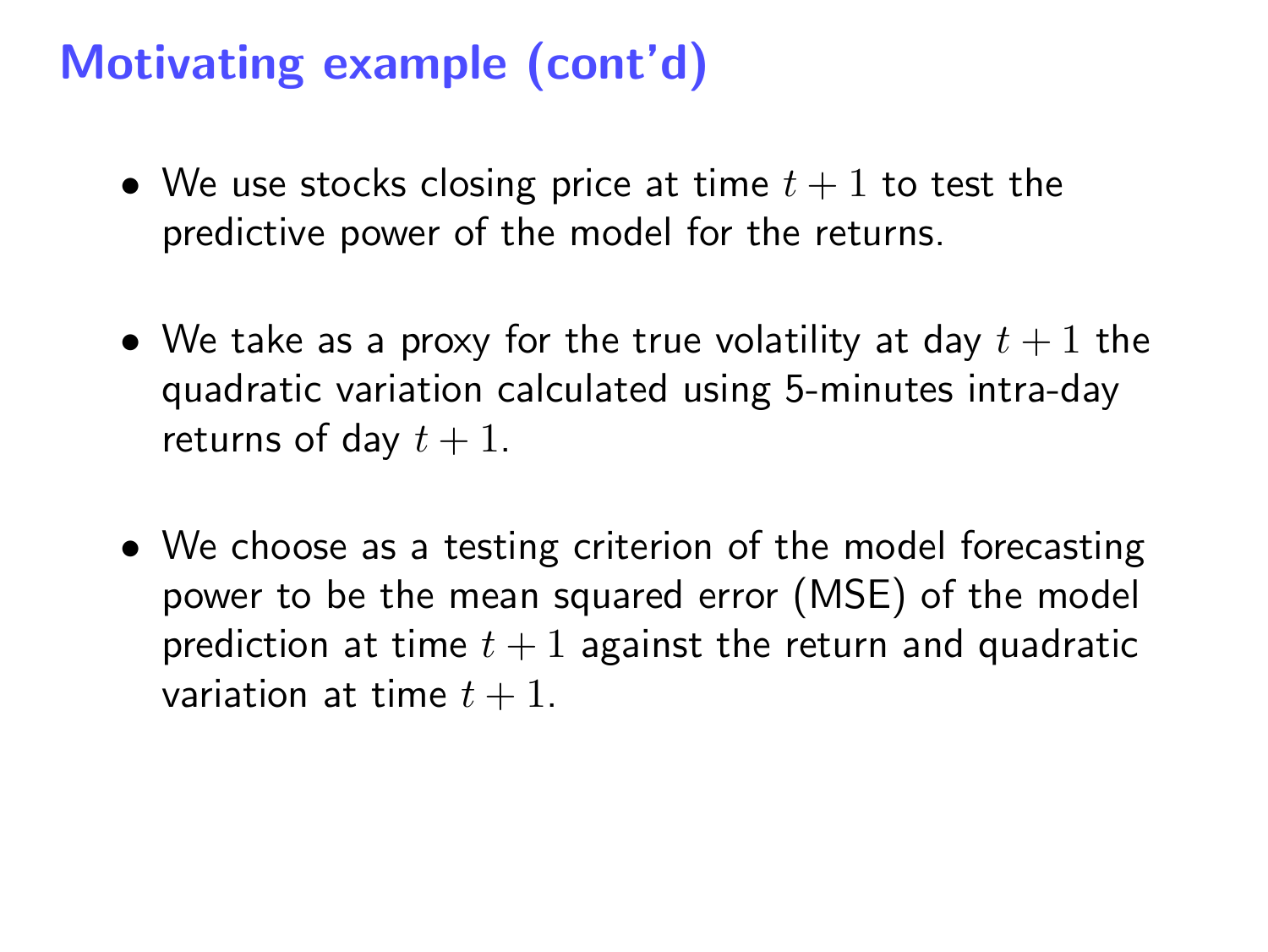### Motivating example (cont'd)

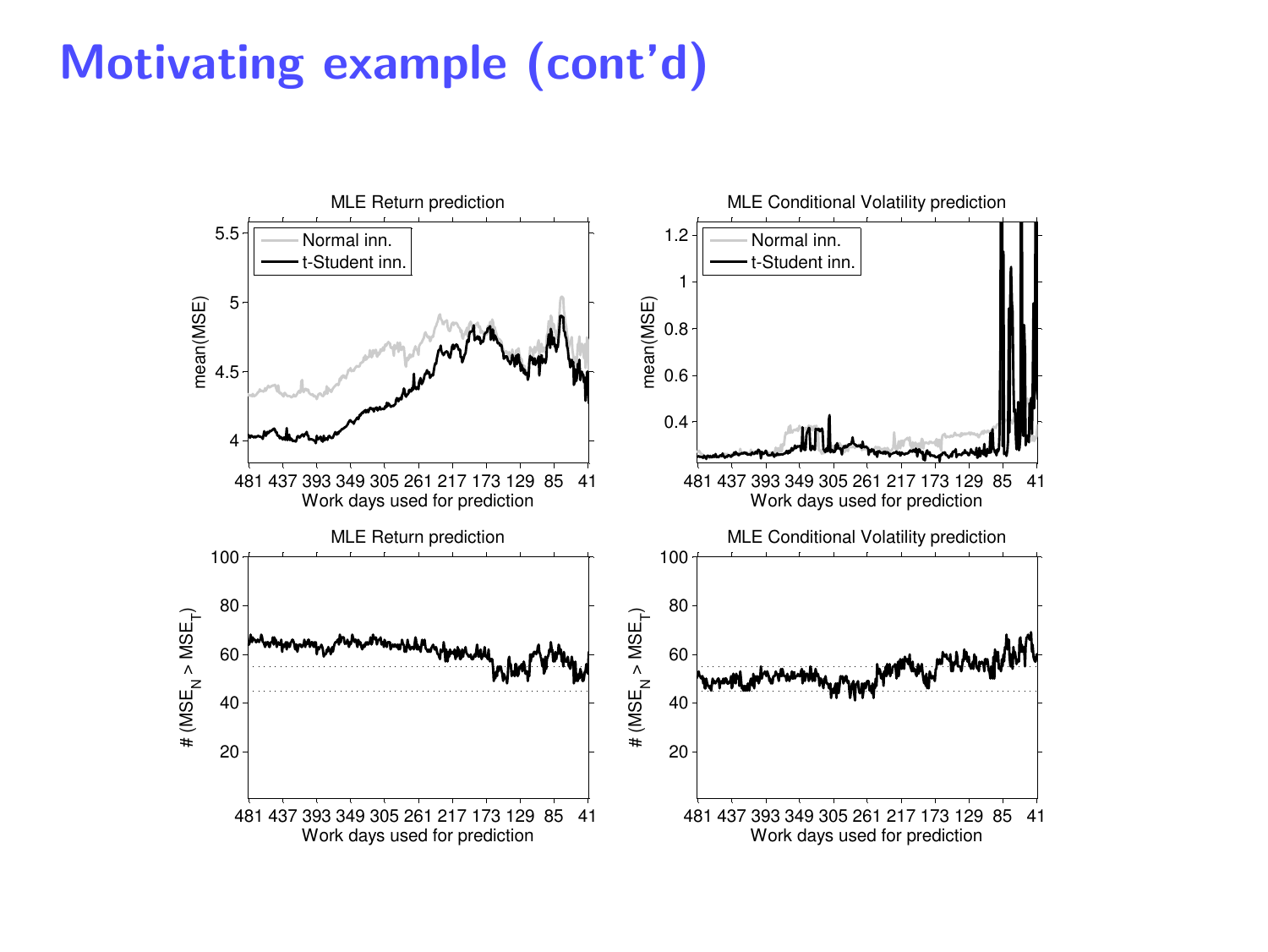## Motivating example (cont'd)

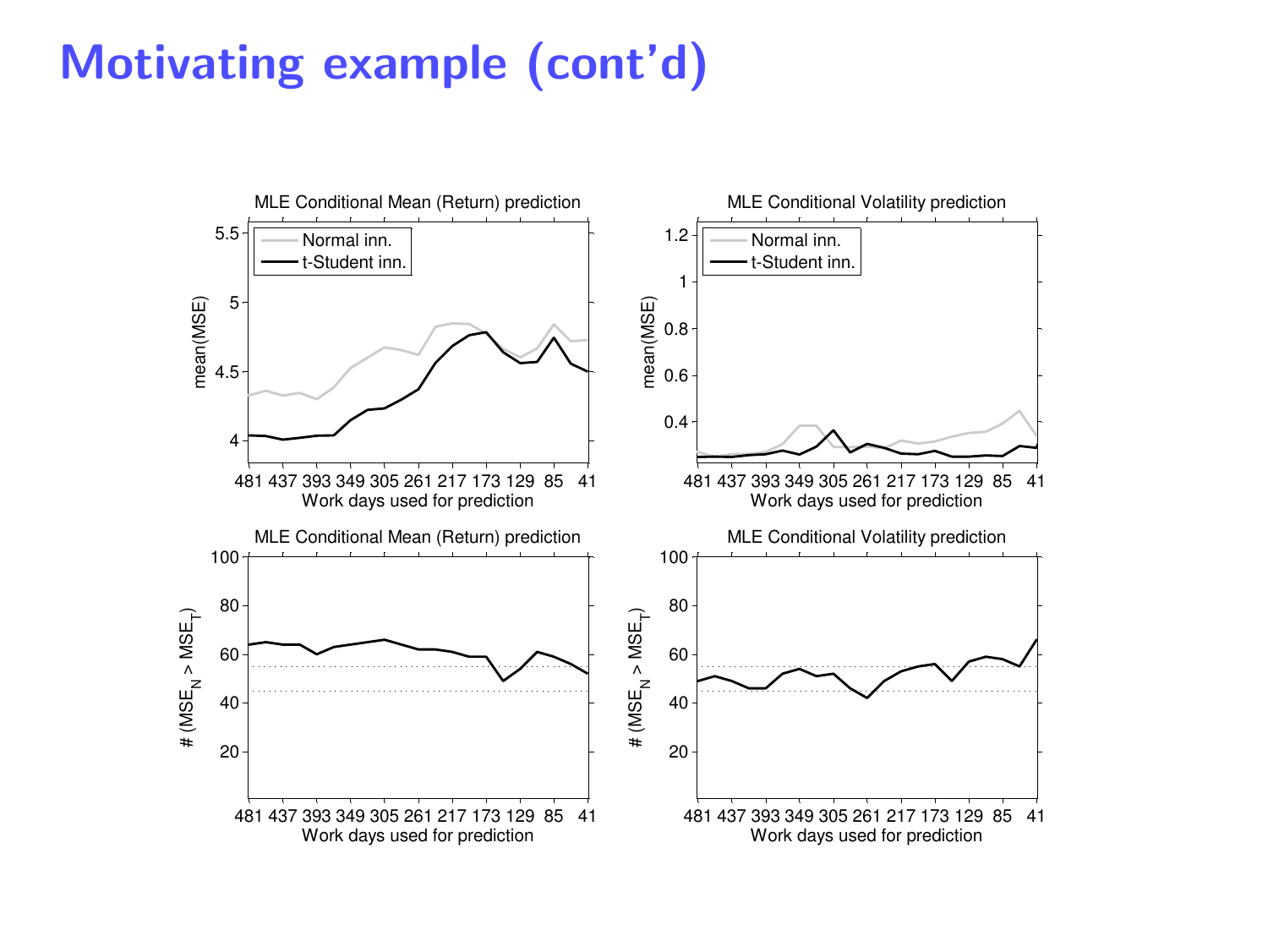#### Modeling multivariate time series

- Suppose that for each stock  $i, i = 1, \ldots, I$ , a times series or returns  $(x_{t,i})_{t=1}^T$  is observed.
- For each of them a model appropriate for forecasting is an AR(1)-GARCH(1,1) process of the form

$$
x_{t,i} = \mu_i + \rho_i x_{t-1,i} + \epsilon_{t,i}
$$

with the innovation  $\epsilon_{t,i} \sim \sigma_{t,i} t(\nu_i)$ , where  $t(d)$  is a standard Student-t distribution with  $d$  degrees of freedom (DoF) and

$$
\sigma_{t,i}^2 = \eta_i + \alpha_i \epsilon_{t-1}^2 + \beta_i \sigma_{t-1,i}^2.
$$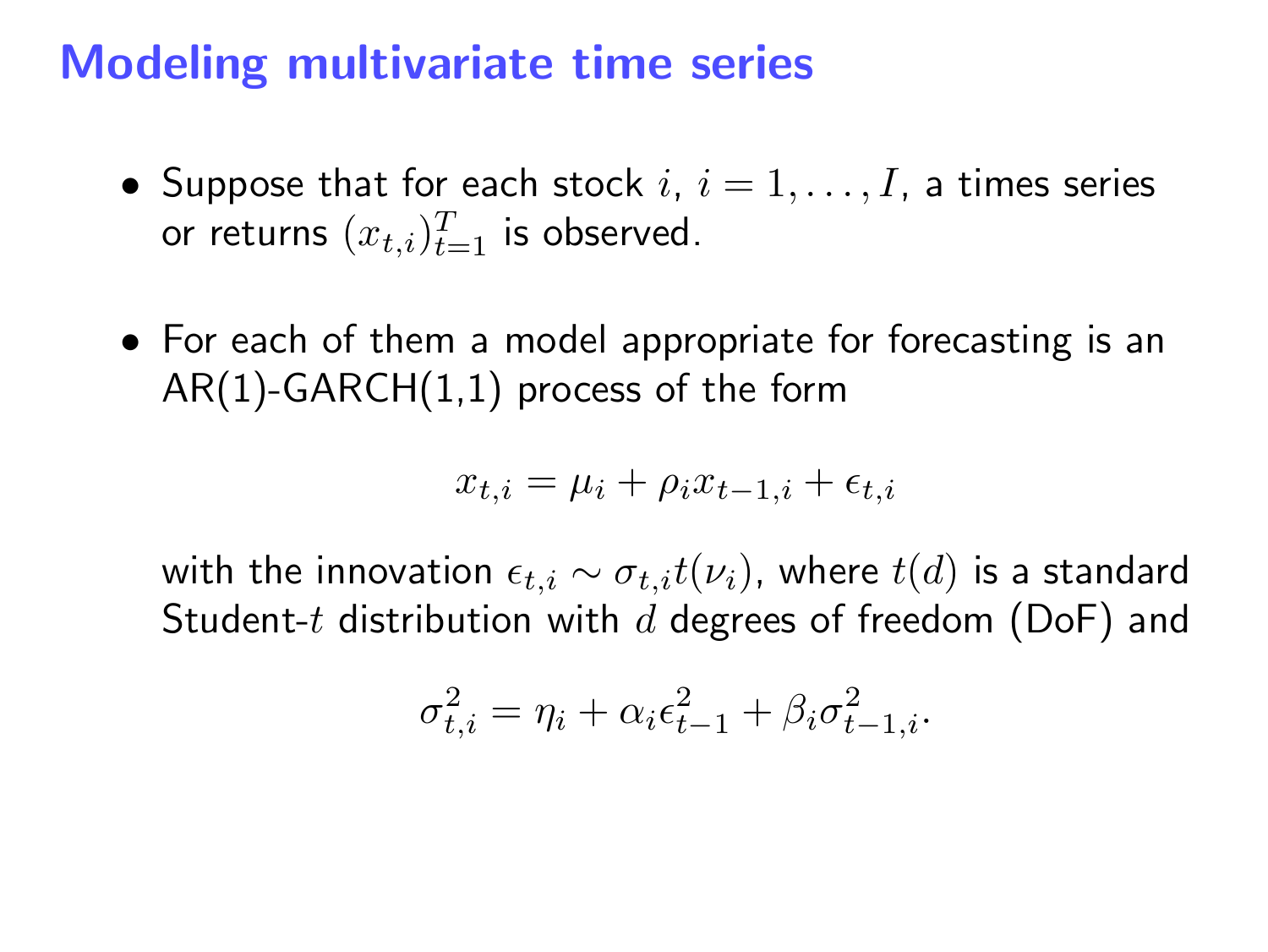### Modeling multivariate time series (cont'd)

- $\bullet\,$  We denote with  $\boldsymbol{\psi}_i = (\mu_i, \rho_i, \eta_i, \alpha_i, \beta_i)^T$  the parameter vector of the AR(1)-GARCH(1,1) model of stock i. We use  $\bm{\lambda}_i=(\lambda_i^\mu,\lambda_i^\rho,\lambda_i^\eta,\lambda_i^\alpha,\lambda_i^\beta)^T$  for the transformed parameter vector.
- Standard Bayesian hierarchical setup assumes exchangeability across units in a population (full exchangeable), allowing borrowing strength and stable inference procedures.
- For example, a standard hierarchical modeling specification in the AR(1)-GARCH(1,1) model would assume that  $\lambda_i$ (without subscript for easy of notation) are exchangeable and follow some common distributions, i.e.  $\lambda_i \sim N(\theta, \xi)$ .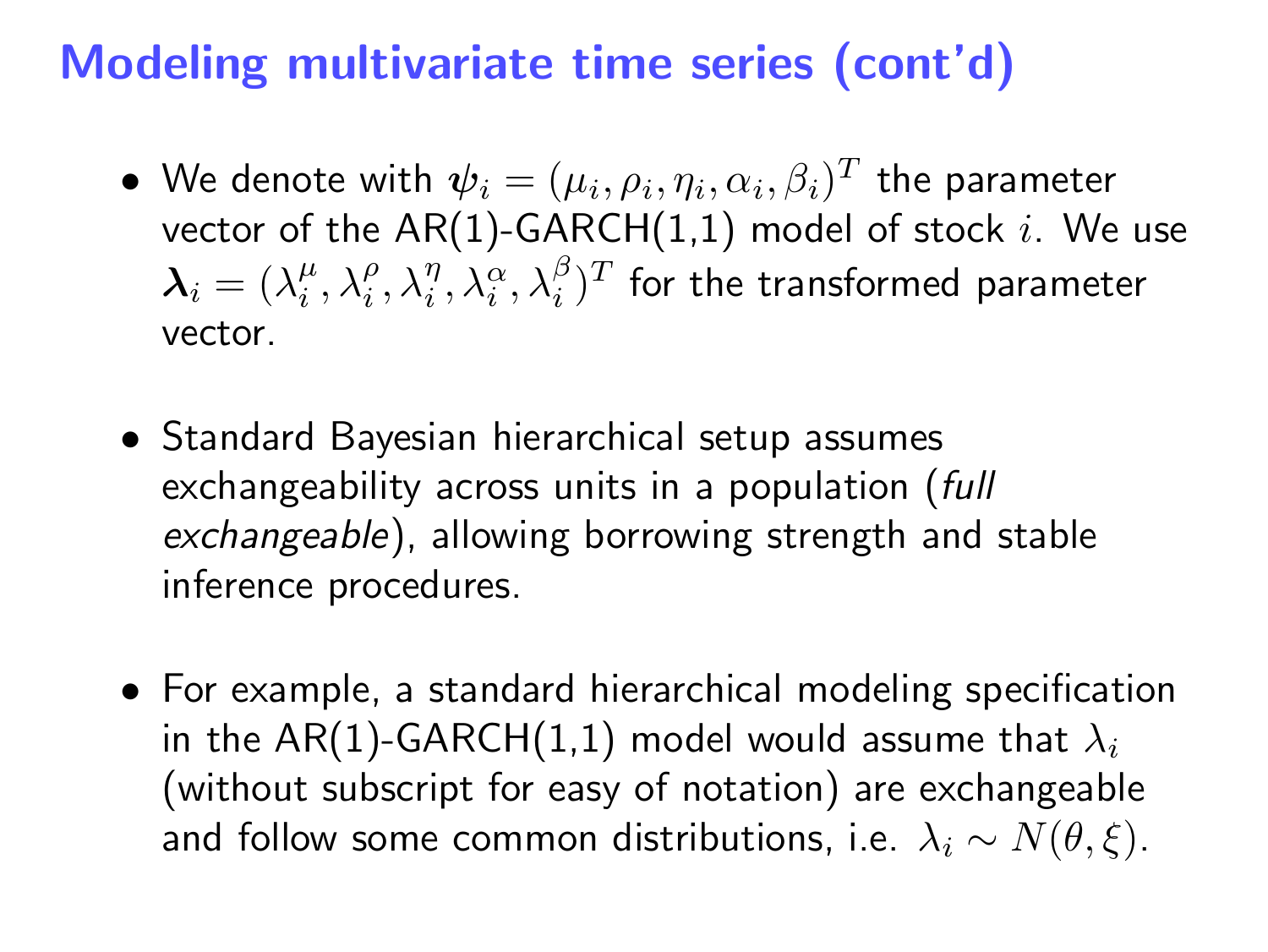## Modeling multivariate time series (cont'd)

• We assume that the parameter  $\lambda_i$  comes from the mixture model

$$
\lambda_i \sim \sum_{h=1}^k \omega_h N(\theta_h, \xi_h),
$$

where  $\sum_h \omega_h = 1$  and the number of components  $k$  is unknown.

- We assign a discrete uniform prior on the number of components,  $k \sim Unif(0, I)$  with I is the number of stocks analyzed.
- The hierarchical structure is further specified by assigning a symmetric prior density on the mixture weights  $\omega \sim Dir(d_1, \ldots, d_k).$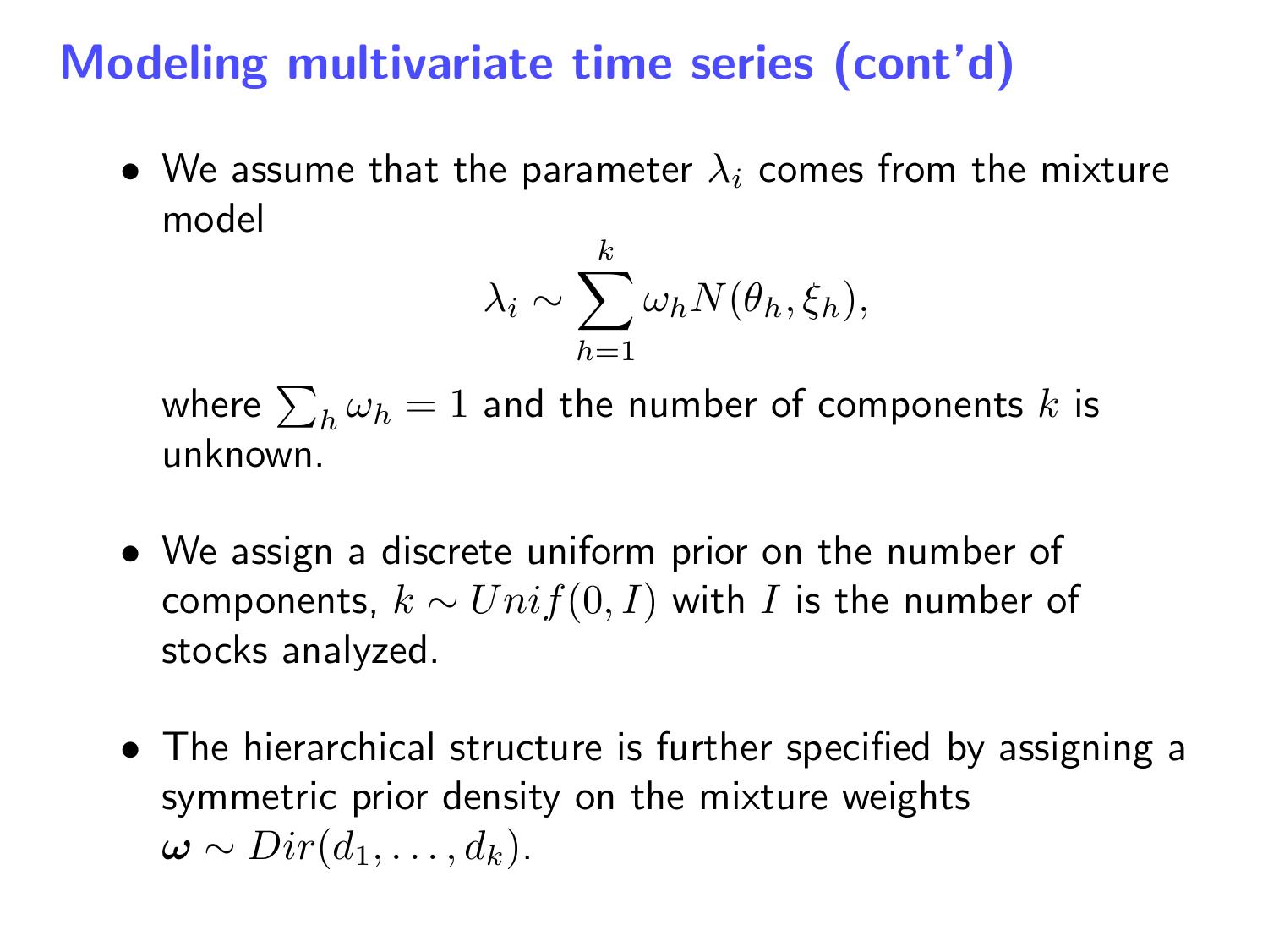### Modeling multivariate time series (cont'd)

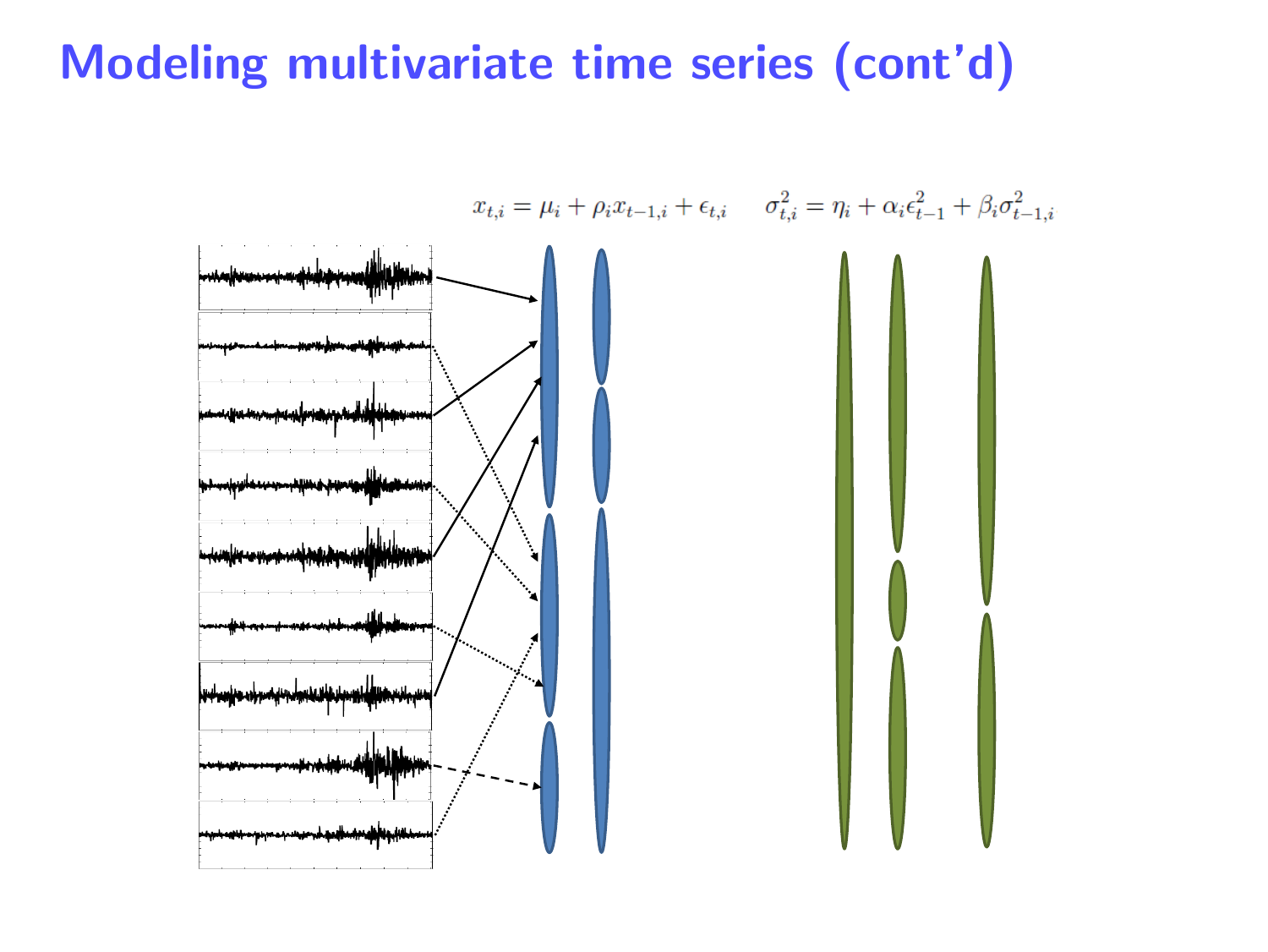#### Priors setup

$$
\lambda_i \sim \sum_{h=1}^k \omega_h N(\theta_h, \xi_h).
$$

- The model is completed by specifying prior densities (Nobile and Green, 2000).
	- We assign a normal distribution on the centre of the components,  $\theta_h \sim N(m_h, 1/\tau)$ .
	- The variance of each mixture component (within-component variance) is assumed to have an inverse gamma distribution,  $\xi_h^{-1} \sim Ga(a_\xi,b_\xi)$ .
	- The between-components variance follows an inverse gamma distribution  $\tau \sim Ga(a_{\tau}, b_{\tau}).$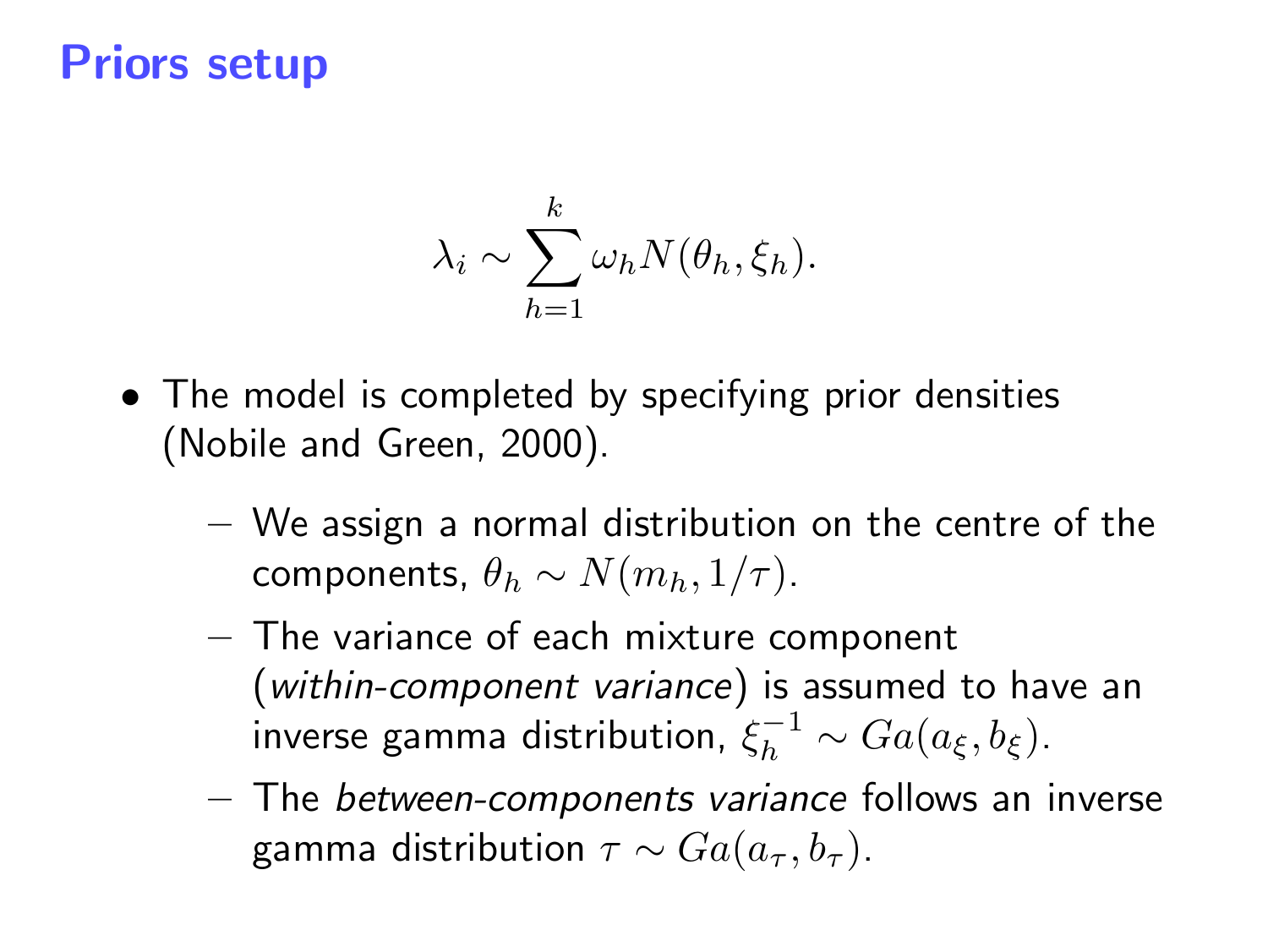# Priors setup (cont'd)

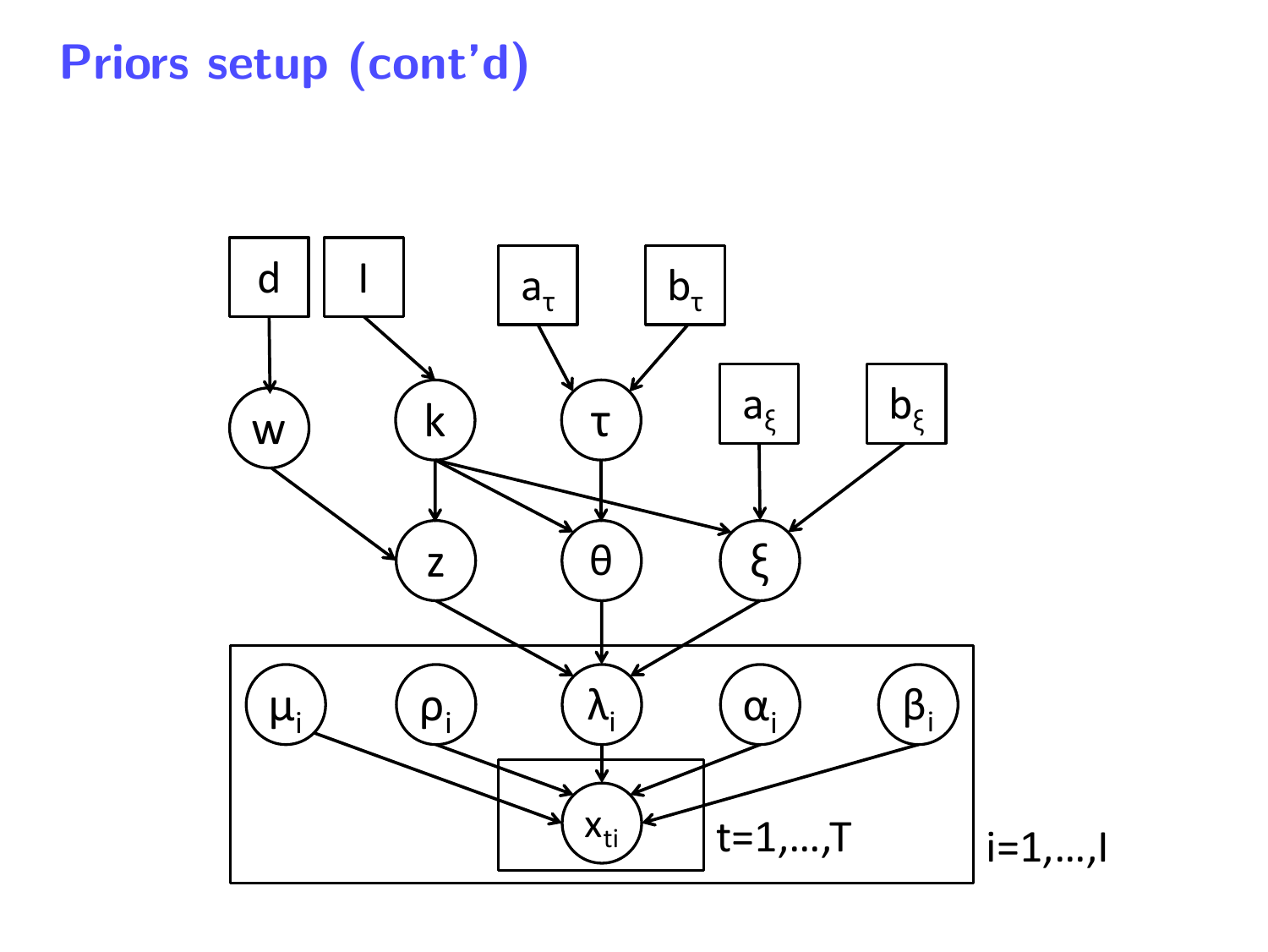### Components random proximity

- When the parameters  $\lambda_i$  do not have a physical interpretation or they characterize an unobservable process, prior judgement of their cluster membership appears difficult.
- Since the finite mixture models are defined in the AR(1)-GARCH(1,1) parameter space, we lack of the substantial knowledge needed to be incorporated in the prior specification, i.e. on  $b_{\xi}$  and  $b_{\tau}$ .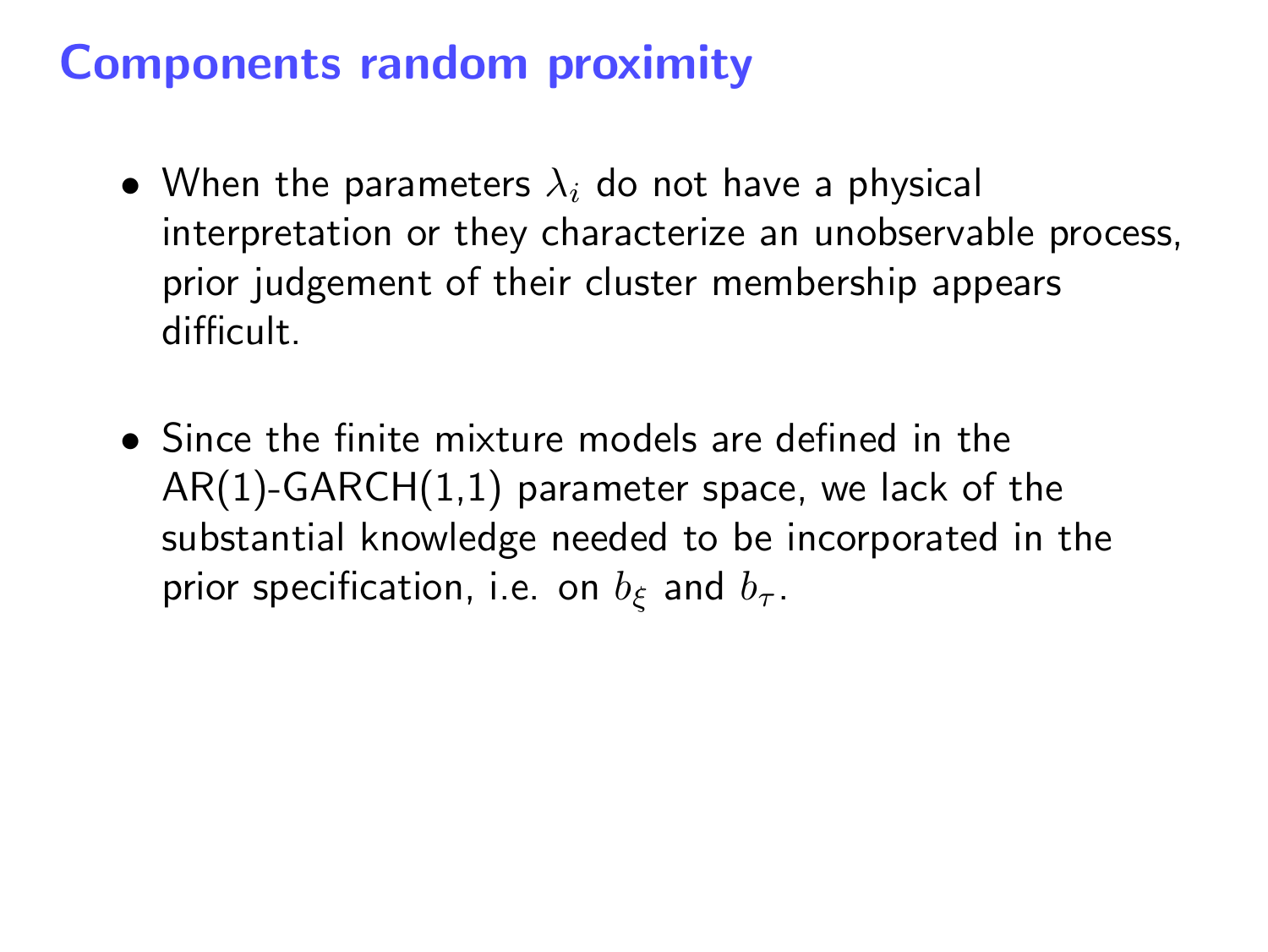- Two parameters are considered coming from the same mixture component if  $p_0 = \Pr(|\lambda_i - \lambda_l| \leq \Delta)$ .
- We build the empirical distribution of the random variable  $\Delta$  based on all the  $I(I - 1)/2$  pairwise absolute differences of the MLE,  $|\hat{\lambda}_i - \hat{\lambda}_l|, \, i,l = 1,\ldots,I$  with  $i > l.$
- We apply an extra layer of hierarchy by assuming that  $\Delta$ has a gamma distribution center on the median of  $\Delta$  and variance based on the interquartile range of  $\Delta$ .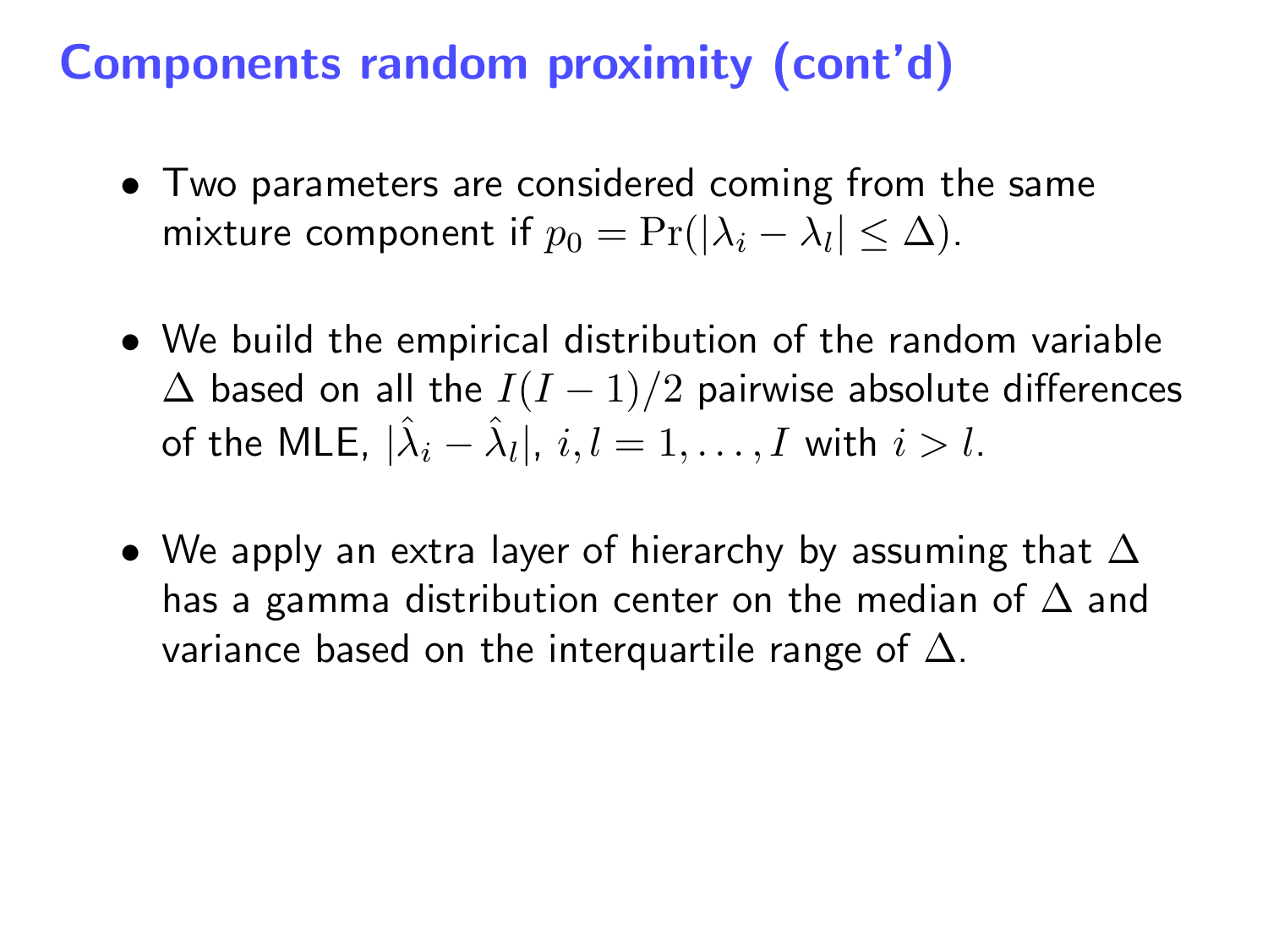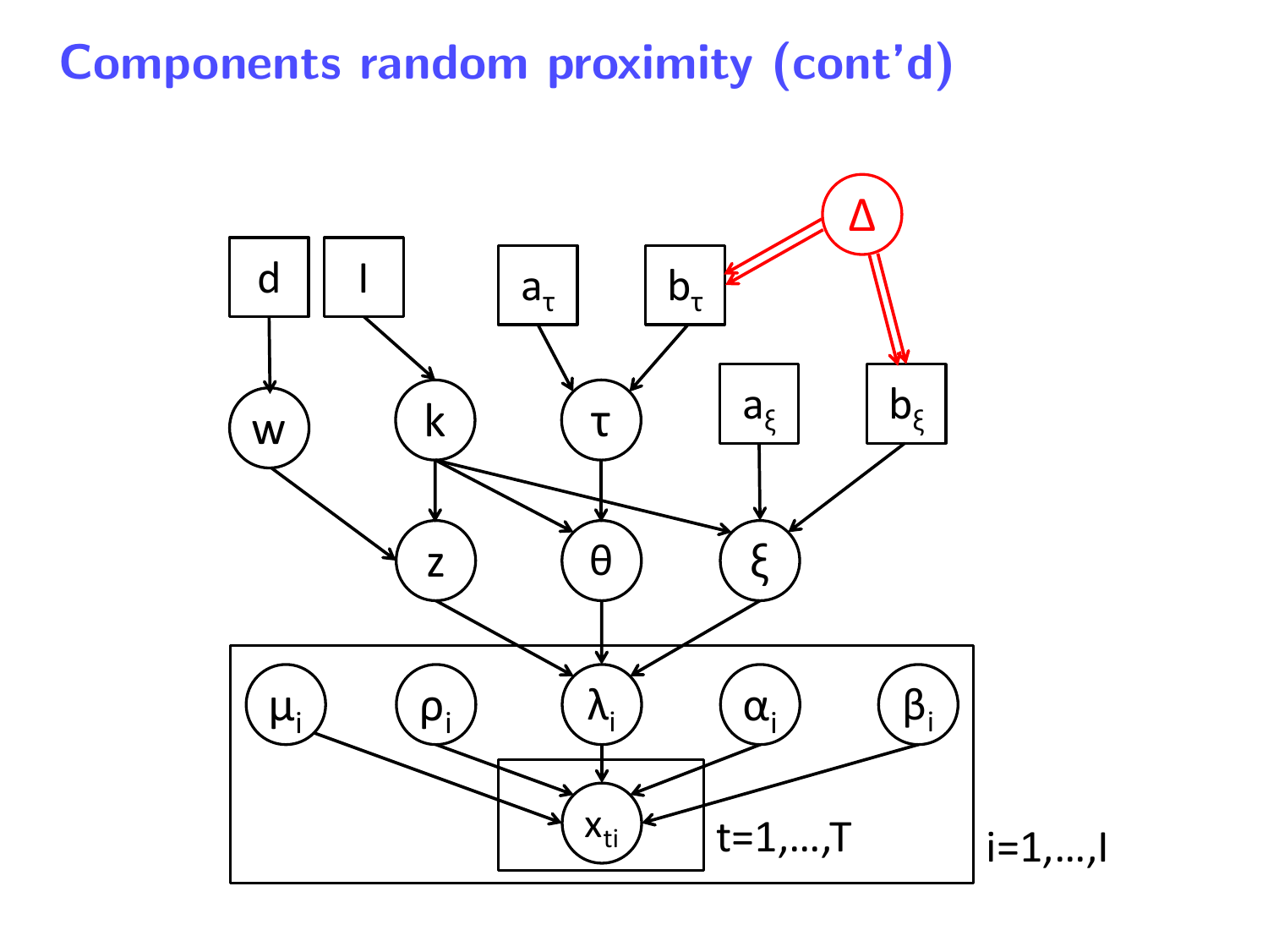- For a specific value of  $\Delta$  different  $b_{\epsilon}$  and  $b_{\tau}$  are derived.
- Integrating out  $\xi_h$ ,  $\lambda_i \lambda_l$  follows a t-distribution with  $2a_{\xi}$ DoF, center in 0 and with precision  $a_{\xi}/(2b_{\xi})$

$$
p_0 = 2F_{2a_{\xi}} \left\{ \Delta \left( \frac{a_{\xi}}{2b_{\xi}} \right)^{1/2} \right\} - 1
$$

and

$$
b_{\xi} = \frac{a_{\xi}}{2} \Delta^2 \left\{ F_{2a_{\xi}}^{-1} \left( \frac{1+p_0}{2} \right) \right\}^{-2}
$$

.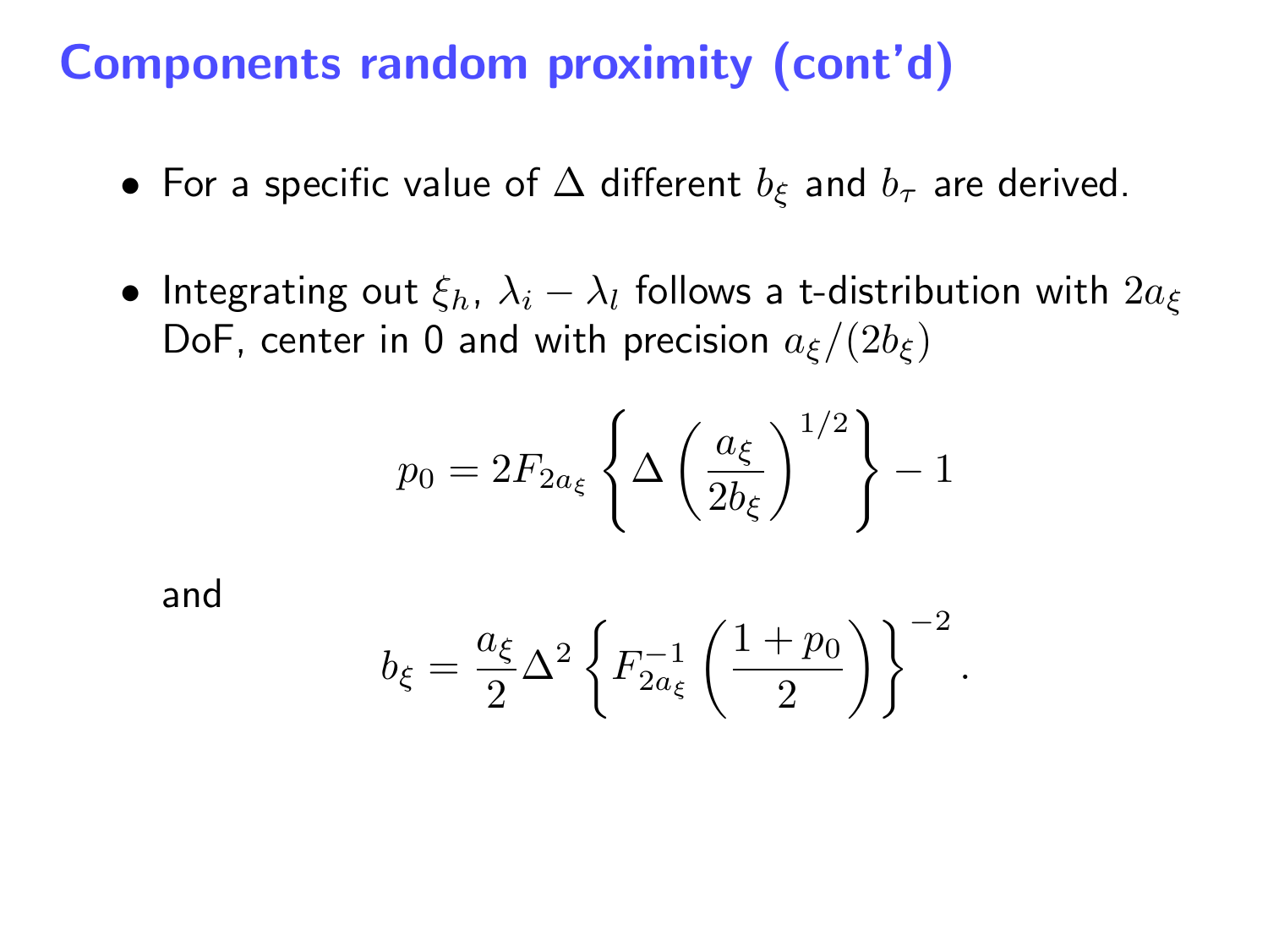- However the derivation of the two hyper-parameters is computational expensive since a time consuming root-finding algorithm must be applied for  $b<sub>\tau</sub>$ .
- For implementation purposes, a crucial element in our setup is the discretiation of the support of gamma prior, storing the value of  $b_{\xi}$  and  $b_T$  for each  $\Delta_d$ ,  $d = 1, \ldots, D$ . For instance,

$$
b_{\xi,d} = \frac{a_\xi}{2} \Delta_d^2 \left\{ F_{2 a_\xi}^{-1} \left( \frac{1+p_0}{2} \right) \right\}^{-2}.
$$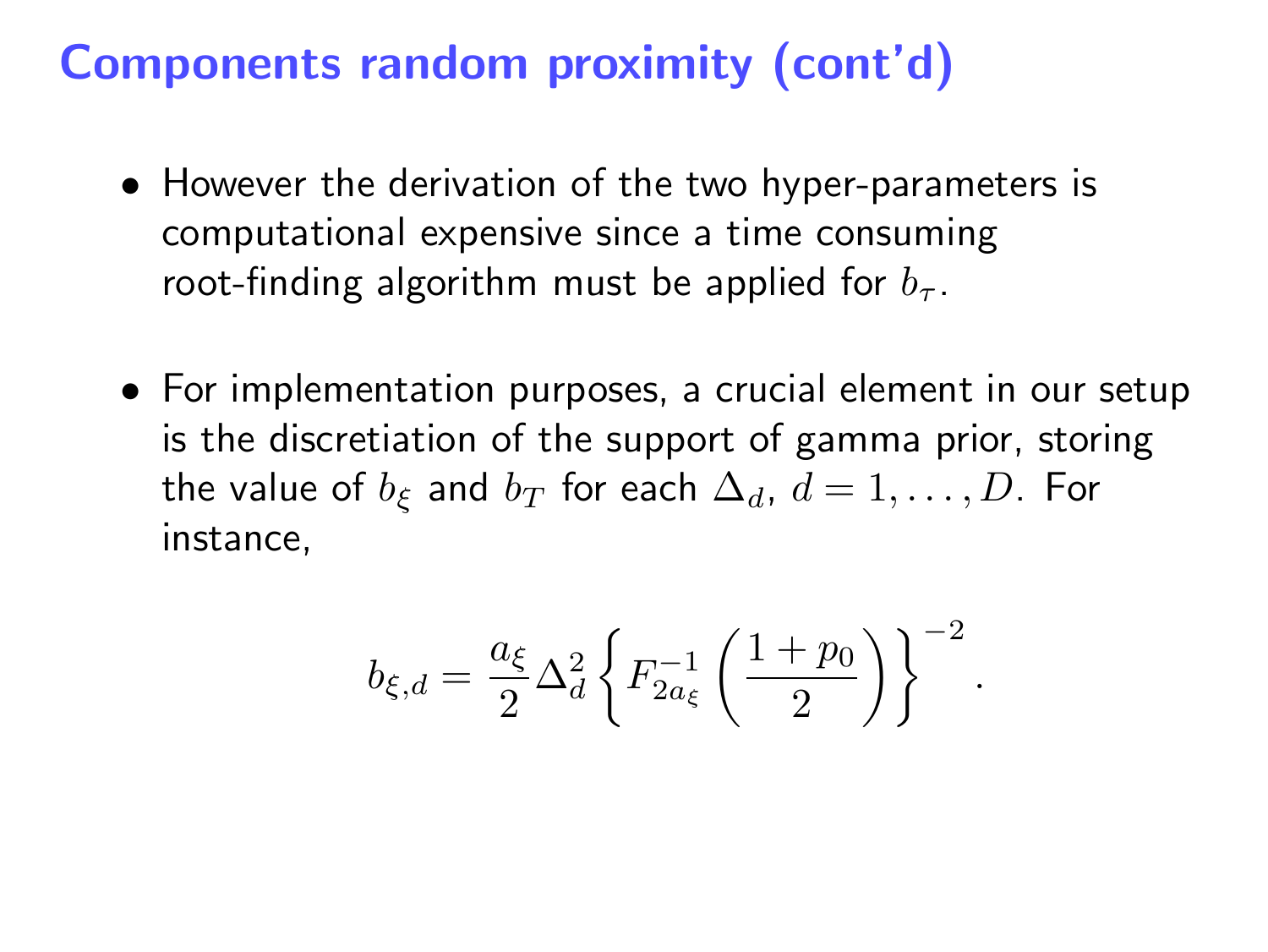#### Computational strategy

- Posterior inference for z,  $\theta_h$ ,  $\xi_h$ ,  $\tau$  and  $\Delta$  is performed using Gibbs sampling.
- We use a reversible jump algorithm Green (1995) to sample from the posterior distribution of k. Both  $\tau$  and  $\Delta$  do not depend on the  $k$  so they are not included in the acceptance ratio.
- $\bullet\,$  Sampling parameters  $\boldsymbol{\psi}_i = (\mu_i, \rho_i, \eta_i, \alpha_i, \beta_i)^T$  is achieved with random walk Metropolis-within-Gibbs algorithm and scaling of all these chains is necessary.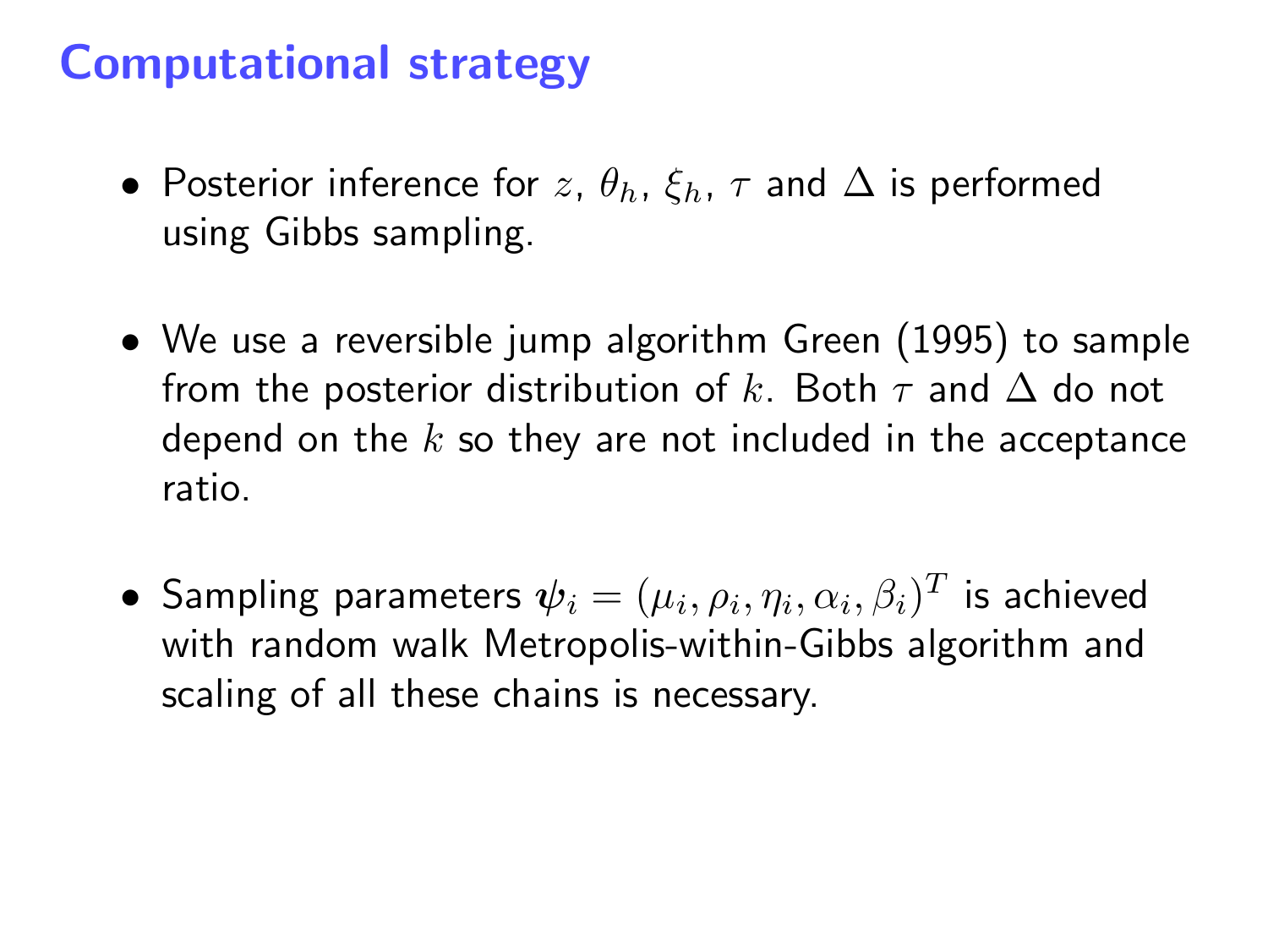### Computational strategy (cont'd)

• For each stock  $i$  and for each proposed values  $(\mu_i^*, \rho_i^*, \eta_i^*, \alpha_i^*, \beta_i^*)$ , we need to evaluated the likelihood  $\ell\left((x_{it}|\sigma_{it}^2)_{t=1}^T\right)$  with

$$
\sigma_{t,i}^2 = \eta_i^* + \alpha_i^* \epsilon_{t-1}^2 + \beta_i^* \sigma_{t-1,i}^2.
$$

• This is extremely time expensive since we have to simulate the entire path using the recursive volatility equation.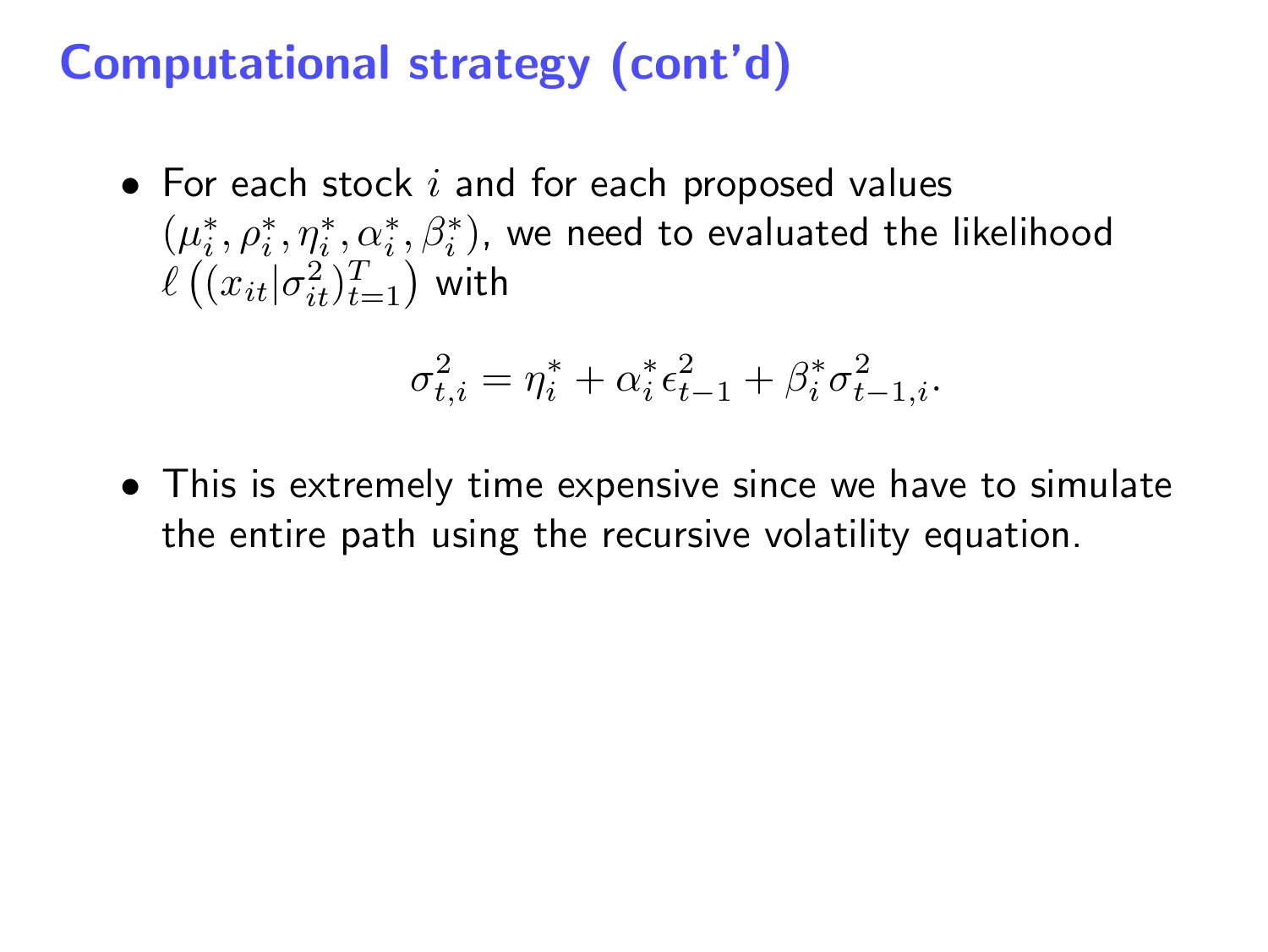### Posterior inference: shrinkage (cont'd)

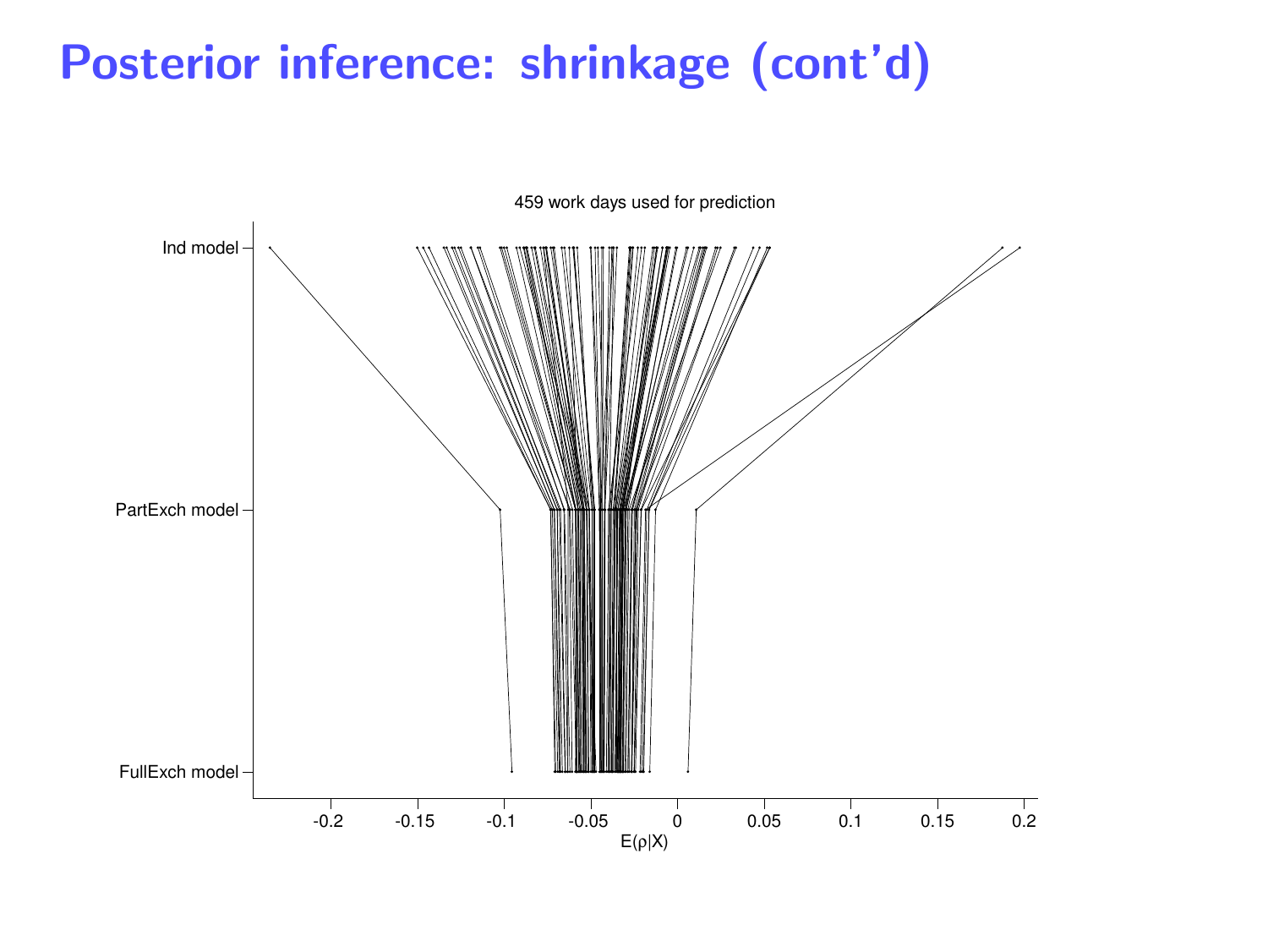## Posterior inference: shrinkage (cont'd)

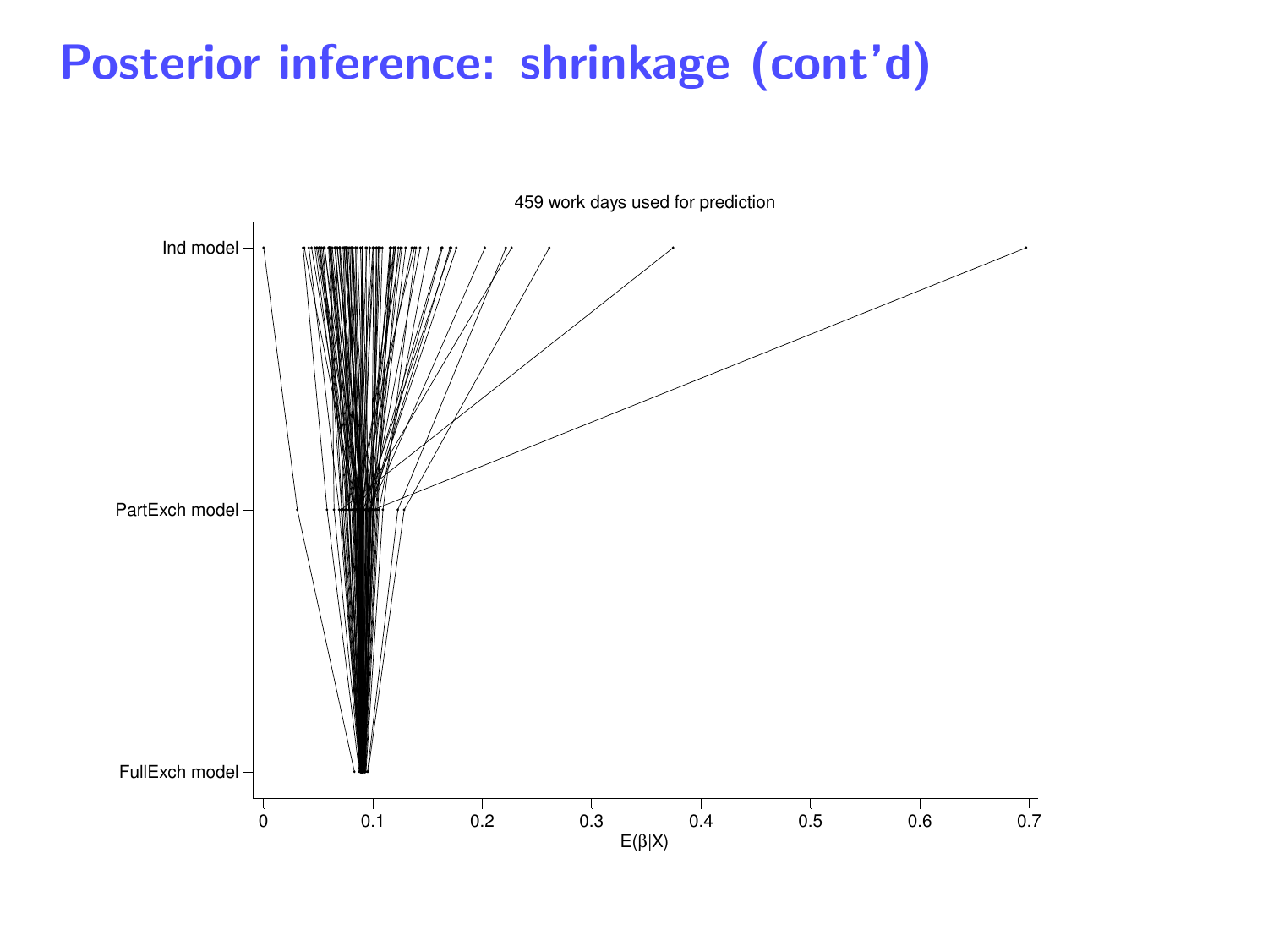#### Bayesian predictive densities

- Bayesian inference allows to derive of the *predictive density* for the next-day return  $\pi(x_{t+1,i}|X)$  and the next-day volatility  $\pi(\sigma_{t+1,i}|X)$  under any innovation density.
- From these densities moments can be calculated. For instance,

$$
E(x_{t+1,i}|X) = \frac{1}{S} \sum_{s=1}^{S} \mu_i^{(s)} + \rho_i^{(s)} x_{t,i}.
$$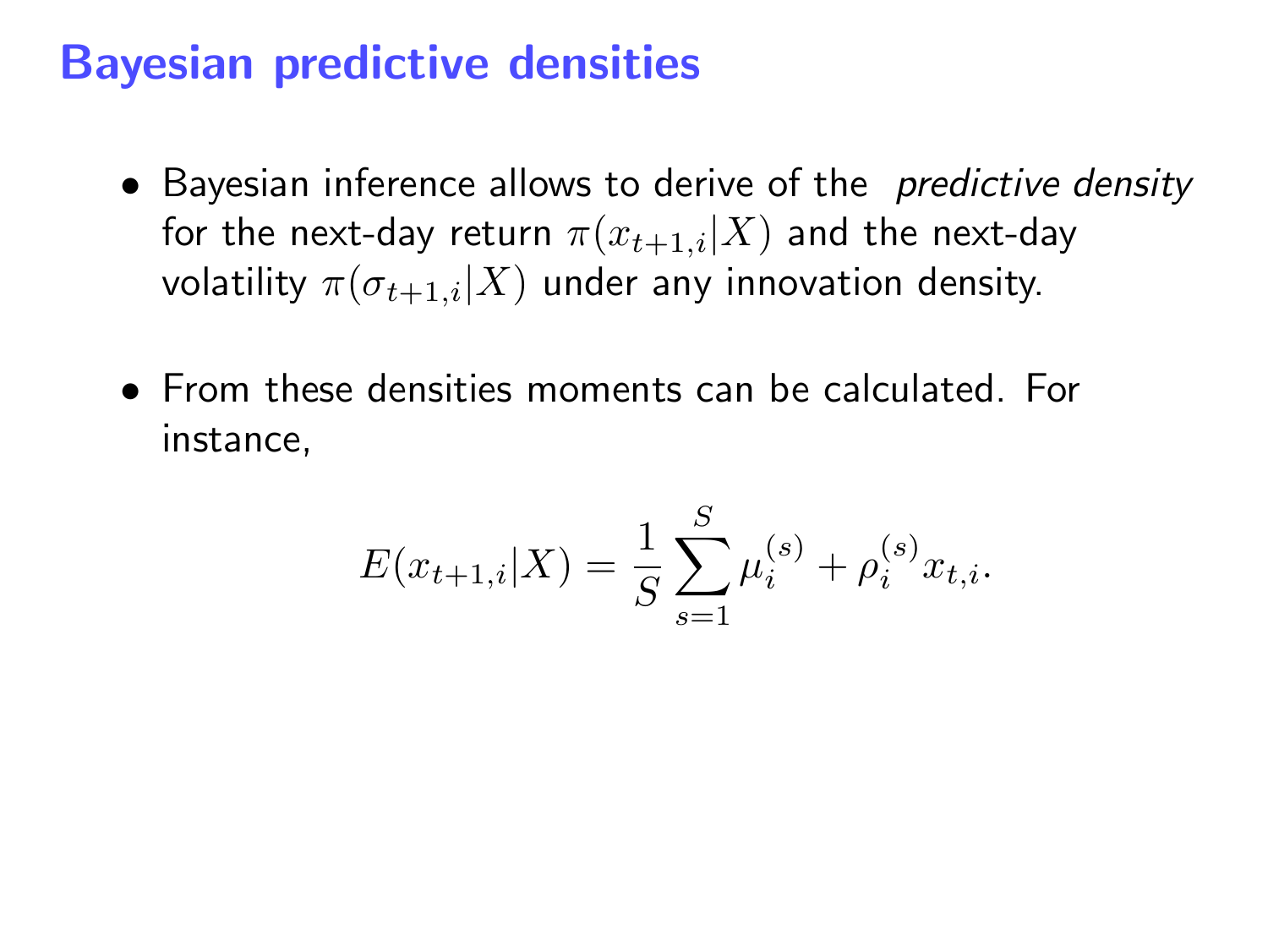#### Comparison with MLE and FullExch model,  $t + 1$

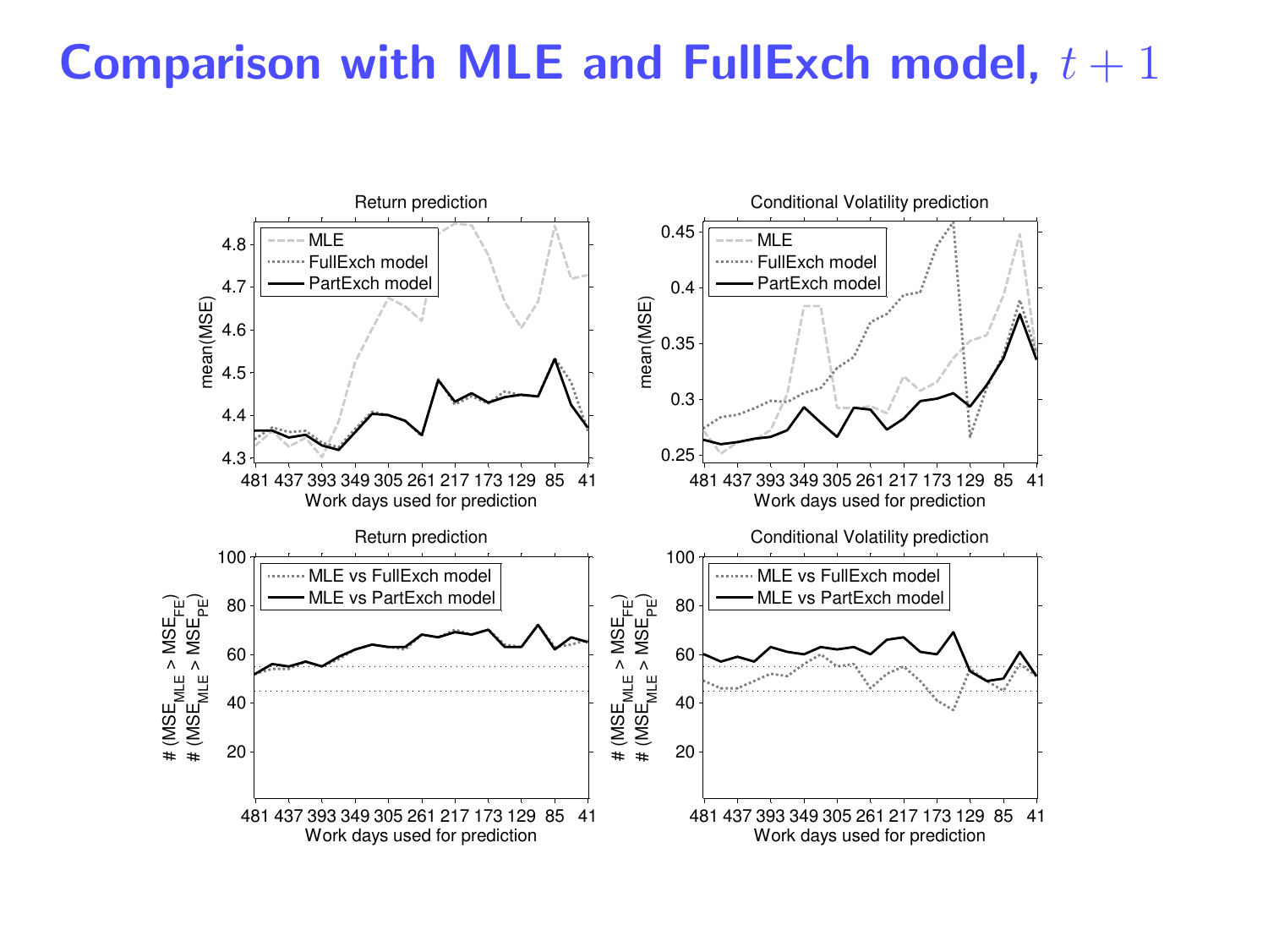#### Comparison with MLE and FullExch model,  $t + 2$

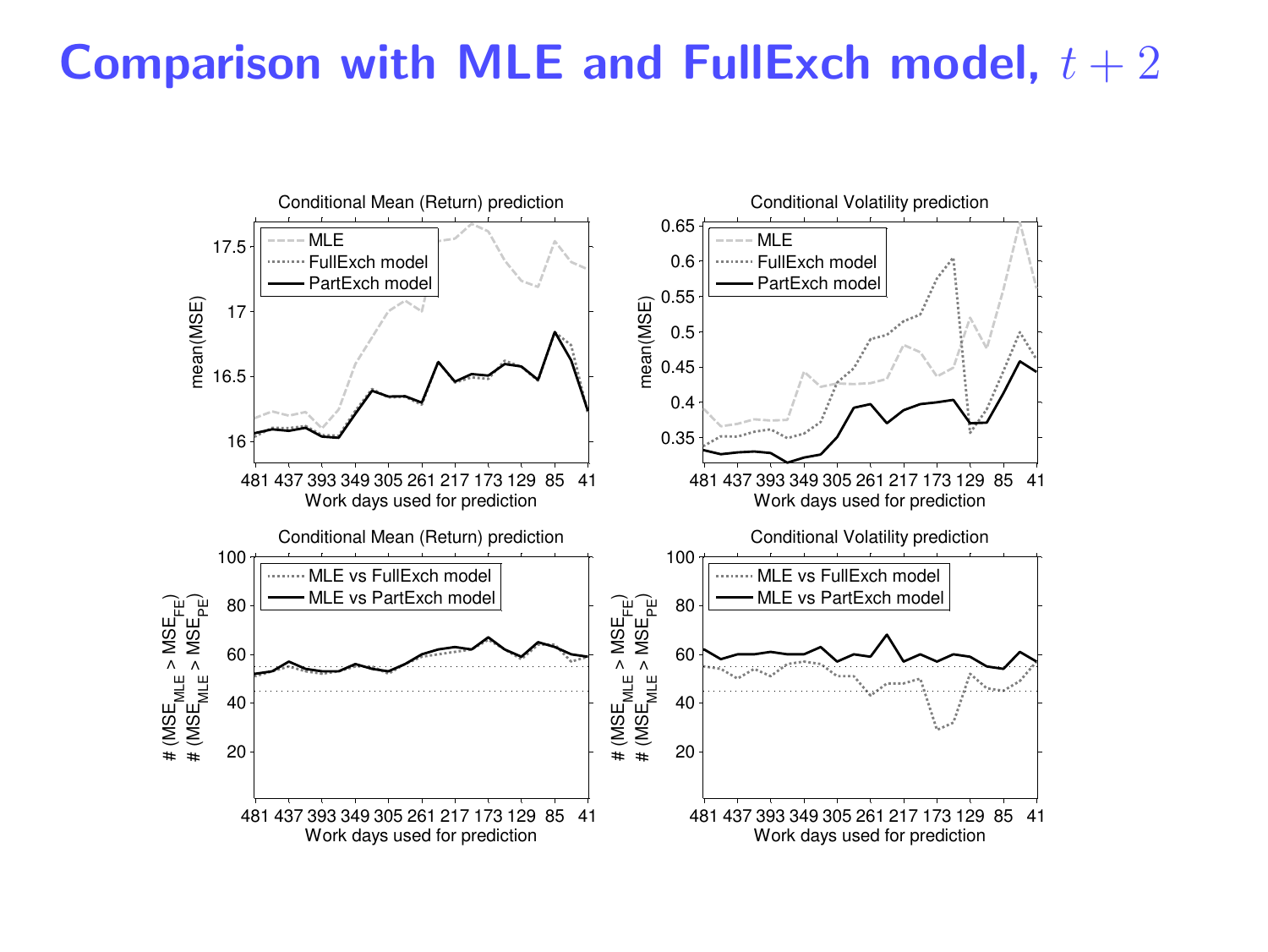### Model assessment using predictive densities

• Return and volatility MSE is defined as

$$
MSE(x_{t+1,i}|X) = (x_{t+1,i} - E(x_{t+1,i}|X))^2
$$

and

$$
MSE(\sigma_{t+1,i}|X) = (\sigma_{t+1,i} - E(\sigma_{t+1,i}|X))^2.
$$

- We called them "point vs point" model assessment.
- They do not capture *model uncertainty* that is fully summarised in the predictive densities.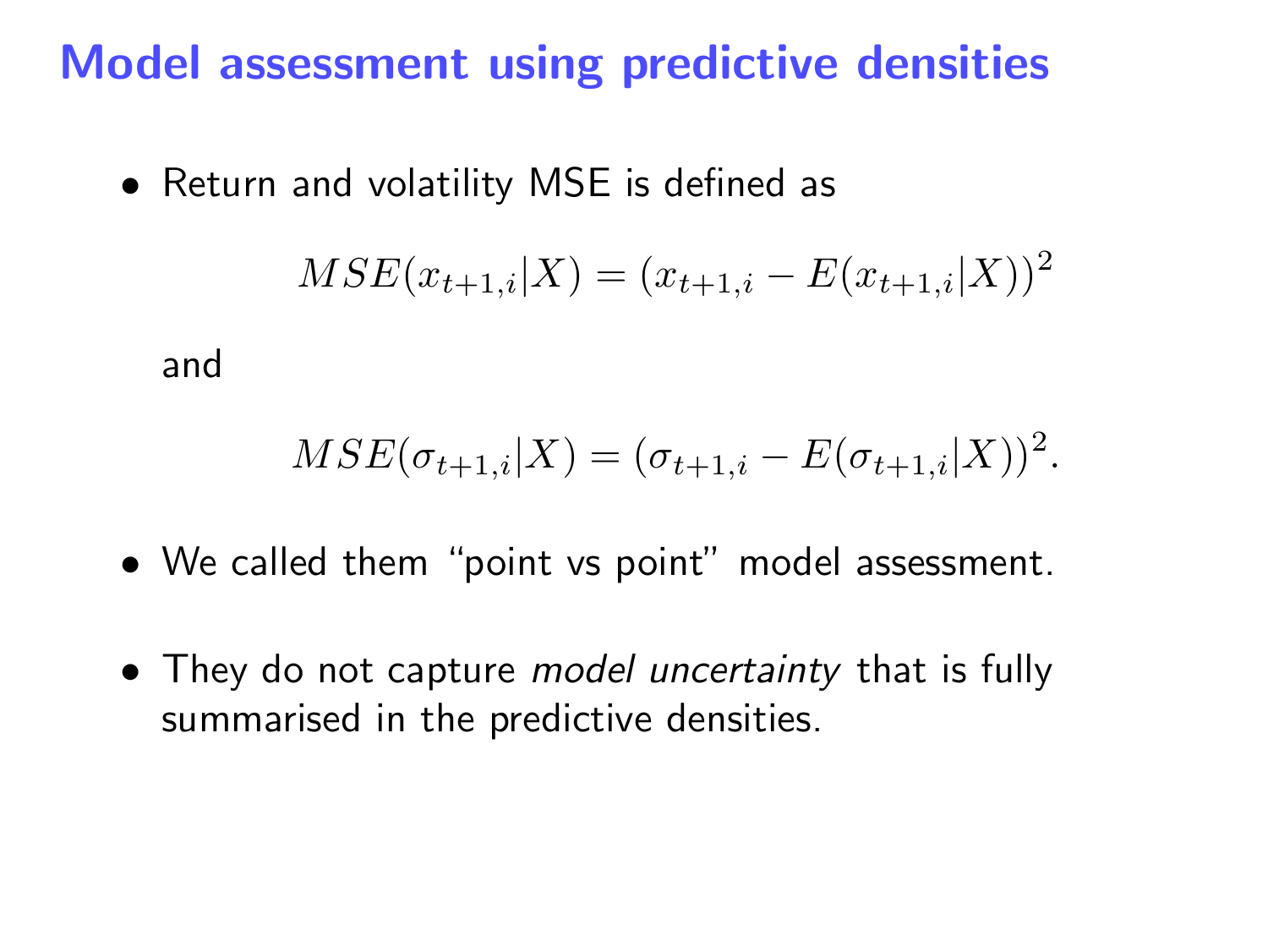## Model assessment using predictive densities (cont'd)

• Other summary statistics have to be used (Gelfand, Dey and Chang, 1992):

$$
MA_1(x_{t+1,i}|X) = \frac{x_{t+1,i} - E(x_{t+1,i}|X)}{\sqrt{V(x_{t+1,i}|X)}}
$$
 (Residuals)

 $MA_2(x_{t+1,i}) = P(X_{t+1,i} \leq x_{t+1,i}|X)$  (Tail probability)

• This is "point vs density" model assessment.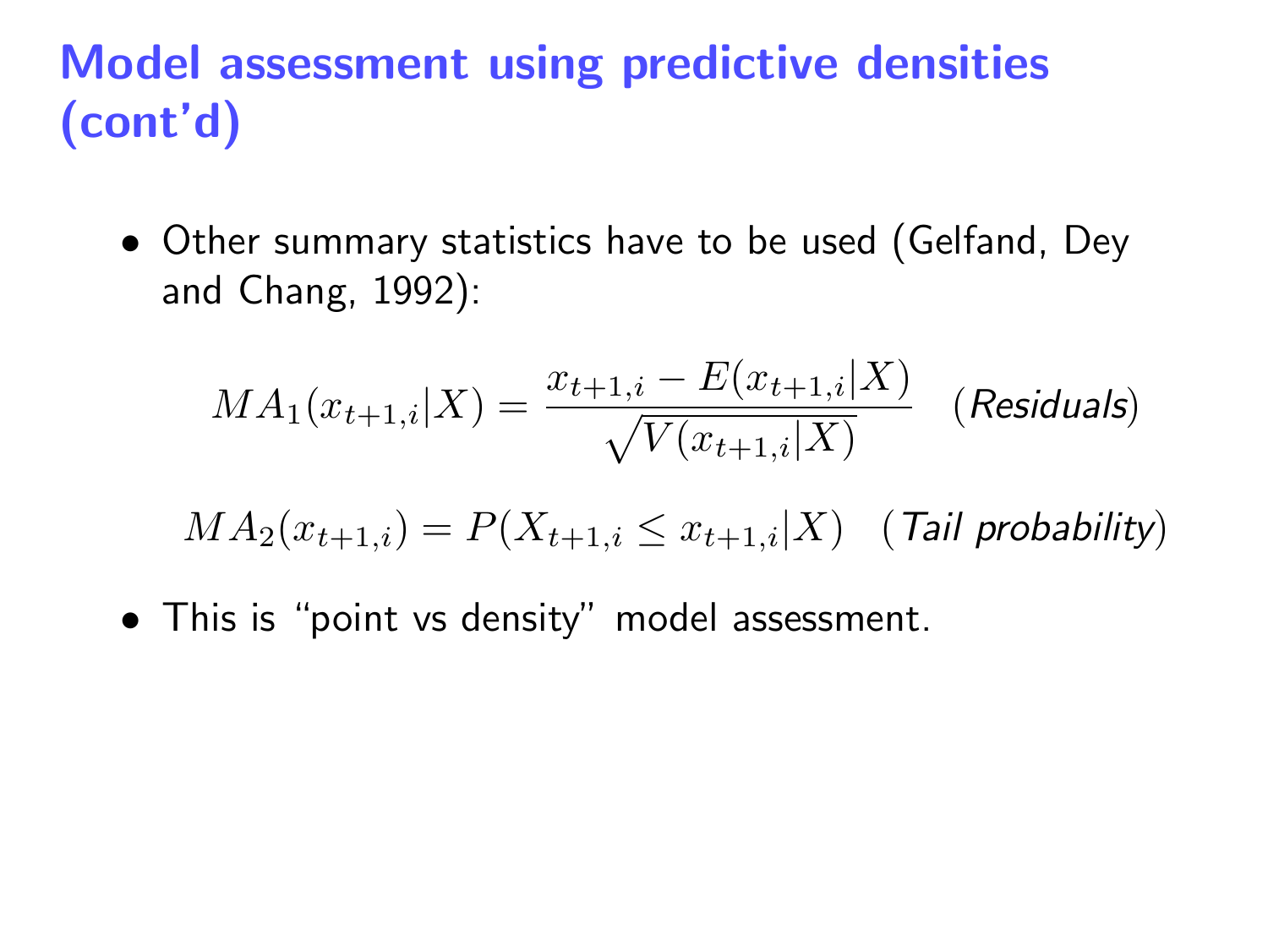#### Comparison with Ind and FullExch model,  $t + 1$

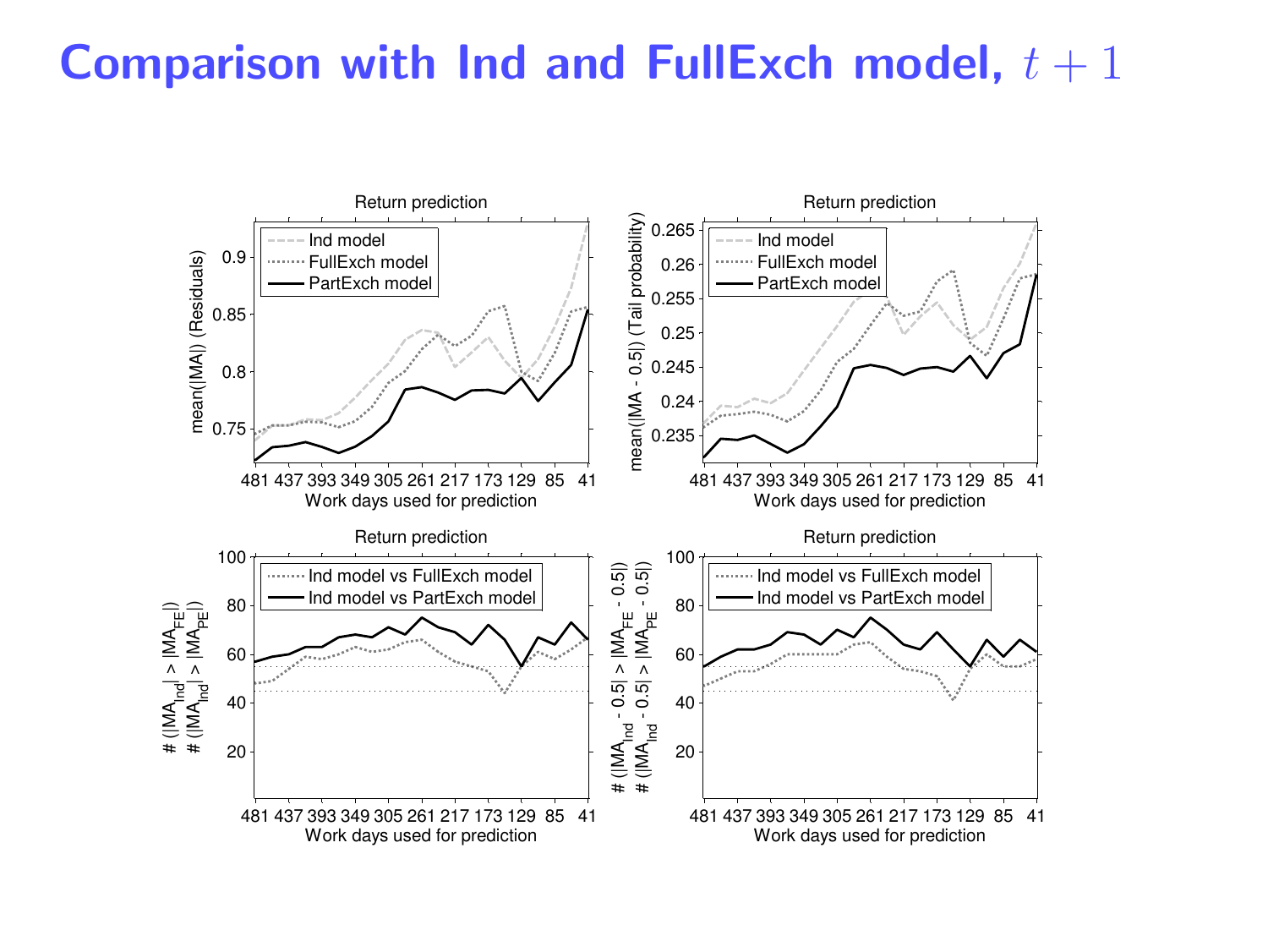#### Comparison with Ind and FullExch model,  $t + 2$

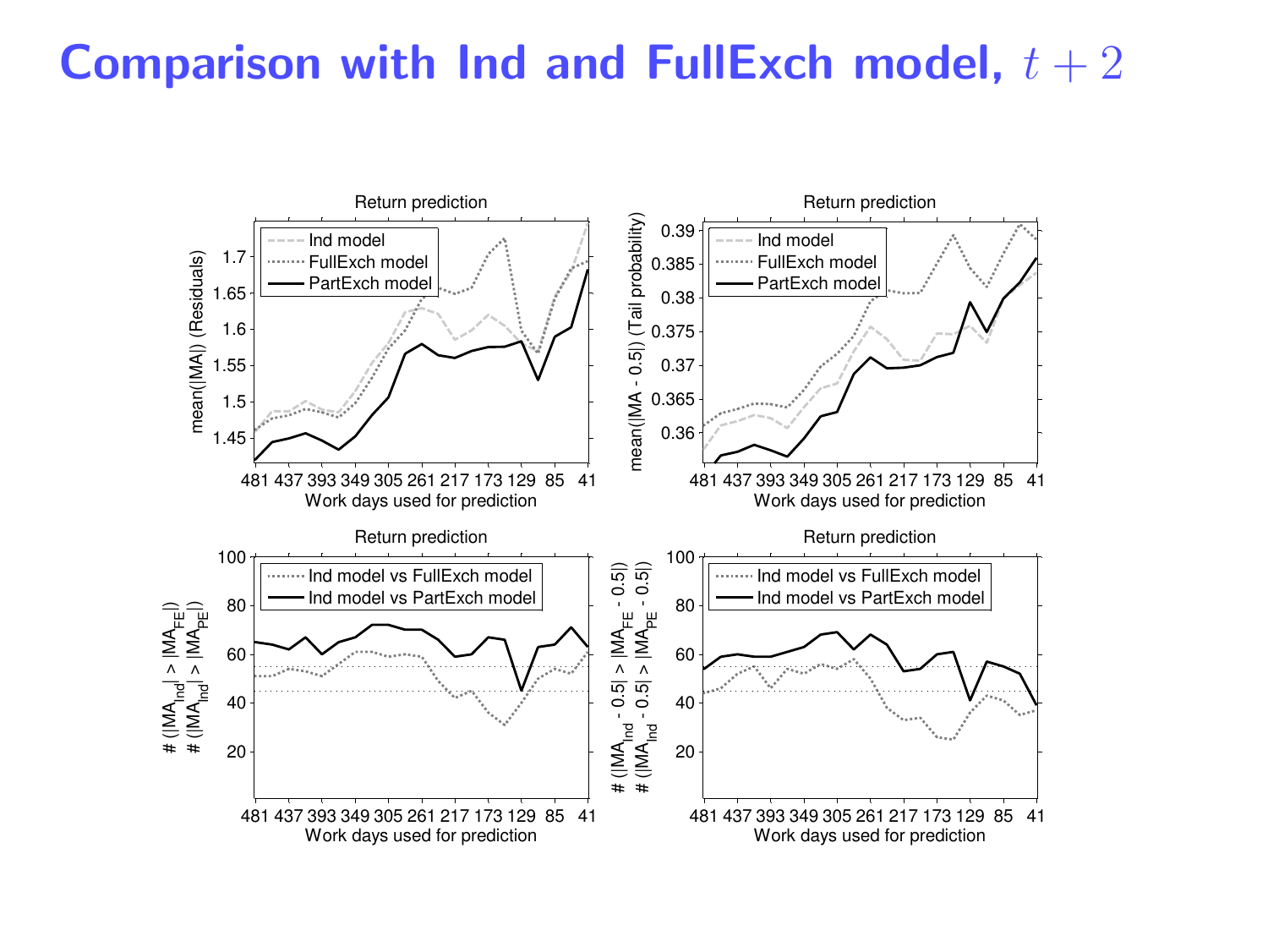### Fully Bayesian model comparison

- Since the exact predictive density for normal innovations is known with mean  $x_{t+1,i}$  and variance  $\sigma_{t+1,i}^2$ , we can calculate the distance with the predictive density.
- We called it "density vs density" model assessment.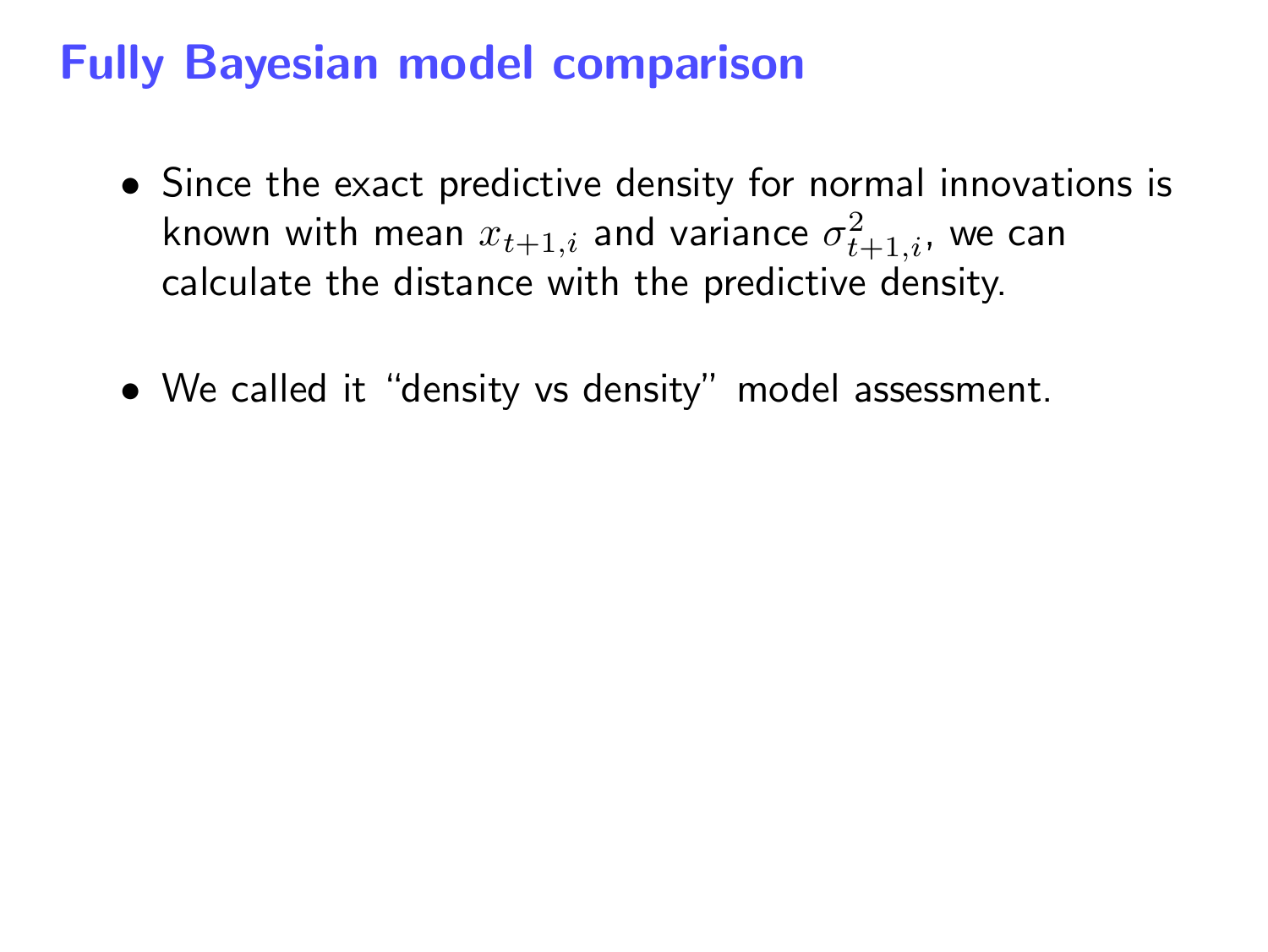#### Comparison with Ind and FullExch model,  $t + 1$

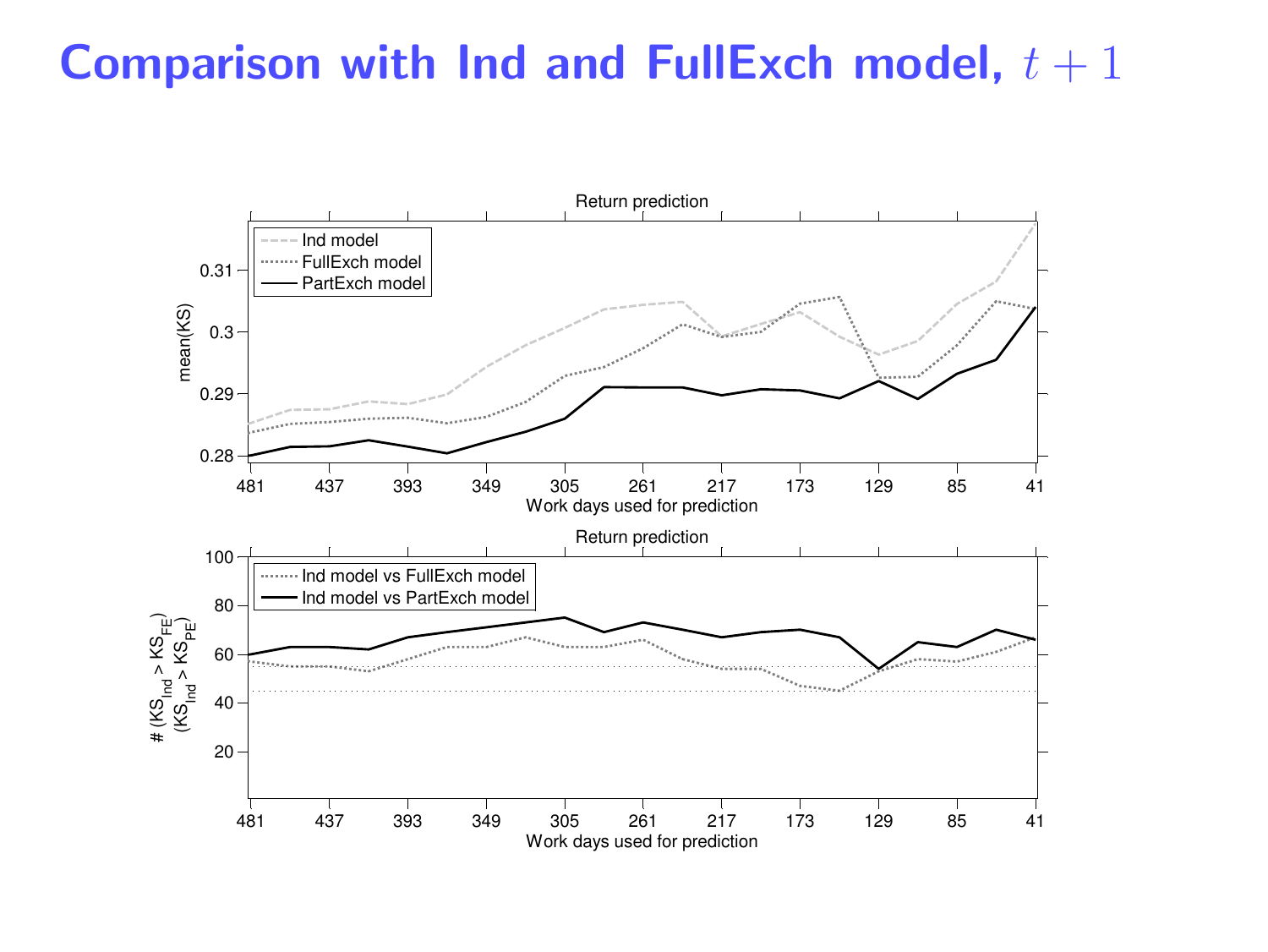#### Comparison with Ind and FullExch model,  $t + 2$